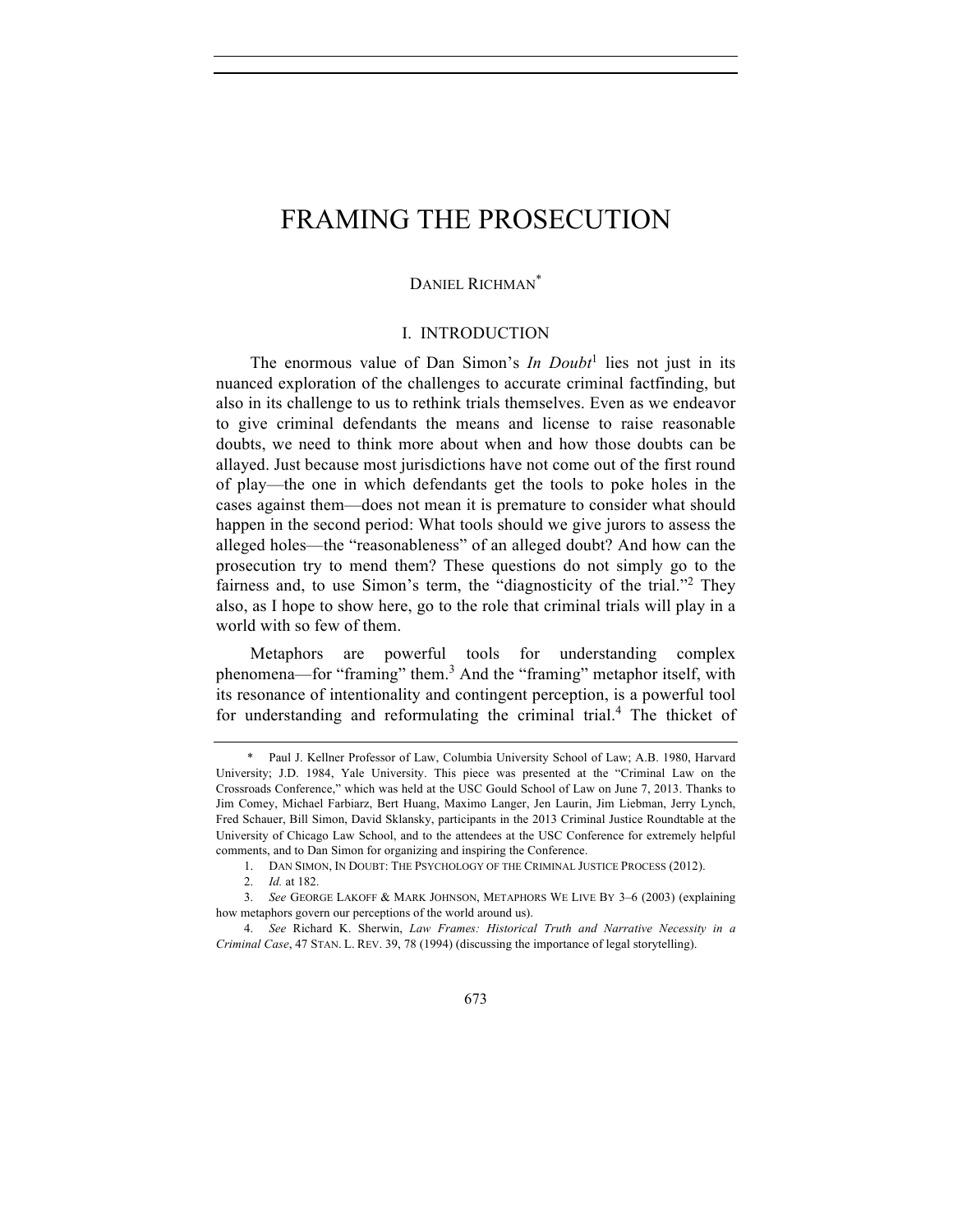procedural and evidentiary doctrines deployed in our trials is founded on the fear that the state will—intentionally or insouciantly—try to "frame" an innocent defendant. That, among other reasons, is why the state must proceed first and meet a heavy burden of proof. With the state's responsibility for assembling a case and putting it on, however, comes a troubling advantage of which we were long aware but that recent cognitive science literature<sup>5</sup> has driven home: having been presented with what seems like a nicely drawn picture of guilt—evidentiary pieces selected by the prosecutor, which coincidentally fit within a frame selected by her as well—the jury may not bother to look beyond it.

There is a broad consensus in the literature—even if reality has yet to catch up—that we need to ensure that defendants have a fair opportunity to challenge this evidentiary frame, so that they can expose the cognitive biases that infected the cops' initial construction of the case and the prosecutors' later assembly of it. Understandably less thought, however, has been given to the risk that, in doing so, defendants will "frame" cops and prosecutors. No claim is made that this risk is of similar moral dimensions to the others. Nevertheless, it has systemic implications worth worrying about.

Criminal trials are not the only, and may not even be the best, way to promote the competency and integrity of the police in the nearly 18,000 law enforcement agencies<sup>6</sup> and the over 2300 prosecutors' offices<sup>7</sup> around the country. One could imagine a variety of nonadjudicatory mechanisms, both outside these institutions and within them, that could do the same thing. From the outside, consulting firms could do random audits; inspector generals could poke around; state attorneys general—while generally lacking hierarchical control over county prosecutors—could use habeas defense work as a basis for oversight; funders could look more carefully at how their money is spent; citizen commissions could have real informational gathering resources and powers . . . The list goes on. From

<sup>5.</sup> *See* DANIEL KAHNEMAN, THINKING, FAST AND SLOW 363–74 (2011) (discussing framing effects—"the unjustified influences of formulation on beliefs and preferences"—and their impact).

<sup>6.</sup> BRIAN A. REAVES, BUREAU OF JUSTICE STATISTICS, NCJ 233982, CENSUS OF STATE AND LOCAL LAW ENFORCEMENT AGENCIES, 2008, at 2 (2011), *available at* http://www.bjs.gov/content/pub/pdf/csllea08.pdf.

<sup>7.</sup> STEVEN W. PERRY, BUREAU OF JUSTICE STATISTICS, NCJ 213799, PROSECUTORS IN STATE COURTS, 2005, at 1 (2006), *available at* http://www.bjs.gov/content/pub/pdf/psc05.pdf ("2,344 prosecutors' offices prosecuted felony cases in State courts of general jurisdiction."). The federal system has prosecutors housed in Washington and in the offices of the ninety-three U.S. Attorneys around the country. *About the Offices of the United States Attorneys*, U.S. DEP'T JUST., http://justice.gov/usao/about (last visited Jan. 15, 2014).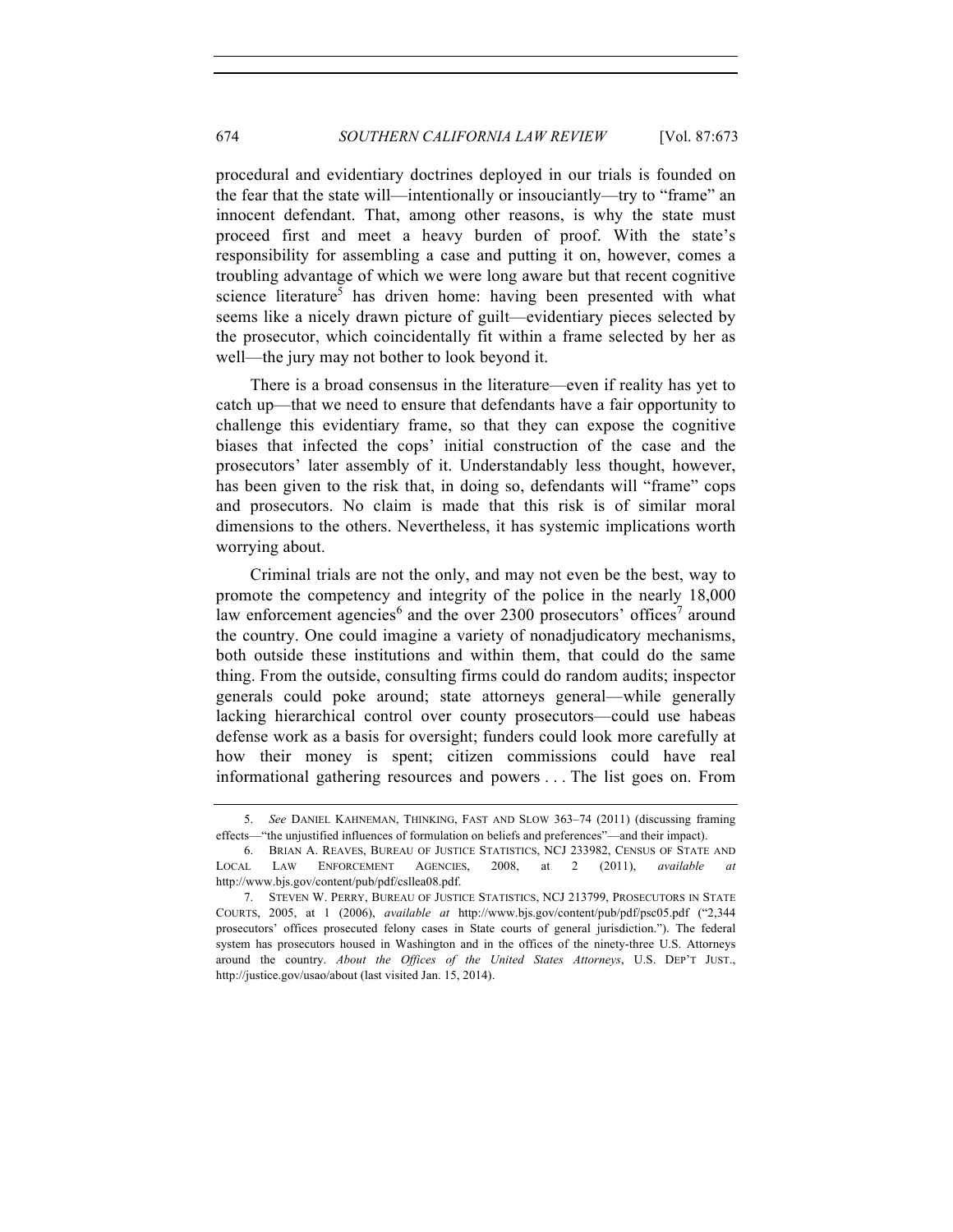the inside, training, culture and office structure could be engaged to the same end. And mutual monitoring between police and prosecutors could be fostered as well.<sup>8</sup> Yet given political and institutional realities, it is hard to imagine any combination of these quality control measures doing the finegrained work across all jurisdictions that we rely on the adversary process to do. At the same time, it is hard to even pretend that the adversary process is operating at full throttle in the vast majority of criminal cases—the cases in which the adjudicative process consists only of a negotiated guilty plea and a sentence. So while trials may be the exception, they still provide the rule for police and prosecutorial conduct. And even as we look to the fairness of trials to defendants, we should be more attentive to the signals trials send and the incentives they create for cops and prosecutors.

Of course, trials are not particularly good signals to police and prosecutors of the quality of their work. Even with most cases pleading out, the average trial will end in a guilty verdict. And if one considers all the choices made (or negligently foregone) in the course of an investigation and trial, the likelihood that one or more enforcers involved in the case made one or more, possibly cascading, mistakes is considerable, and the likelihood that a jury verdict will reflect that mistake, pretty small. Were enforcers to start thinking of trials as the only assessment of their work that matters, the insensitivity of this mechanism would surely promote overconfidence and sloth.<sup>9</sup> Still, even as we promote alternative, nonadjudicatory mechanisms, we can work to promote greater sensitivity.

These signals and incentives are the focus of this Essay, which proposes a quiet reframing of trials as regulatory interventions into a sparsely regulated world.

#### II. DECONSTRUCTING THE INVESTIGATIVE FRAME

Consider the classic criminal trial drama: A few eyewitnesses will testify. Police officers will tell of having conducted a search or two, perhaps pursuant to their arrest of the defendant, and will authenticate physical evidence that they seized. An officer will tell of the defendant's postarrest statements (since he probably waived his Miranda rights). Perhaps someone from the police lab will attest to a "match" between biological material found at the crime scene and the defendant. And maybe a coconspirator will take the stand, in hopes of receiving (or maybe after

<sup>8.</sup> Daniel Richman, *Prosecutors and Their Agents, Agents and Their Prosecutors*, 103 COLUM. L. REV. 749, 794–831 (2003).

<sup>9.</sup> Email from Michael Farbiarz, Co-chief of the Terrorism and Int'l Narcotics Unit, S.D.N.Y. U.S. Attorney's Office, to author (June 19, 2013, 6:08 PM) (on file with author).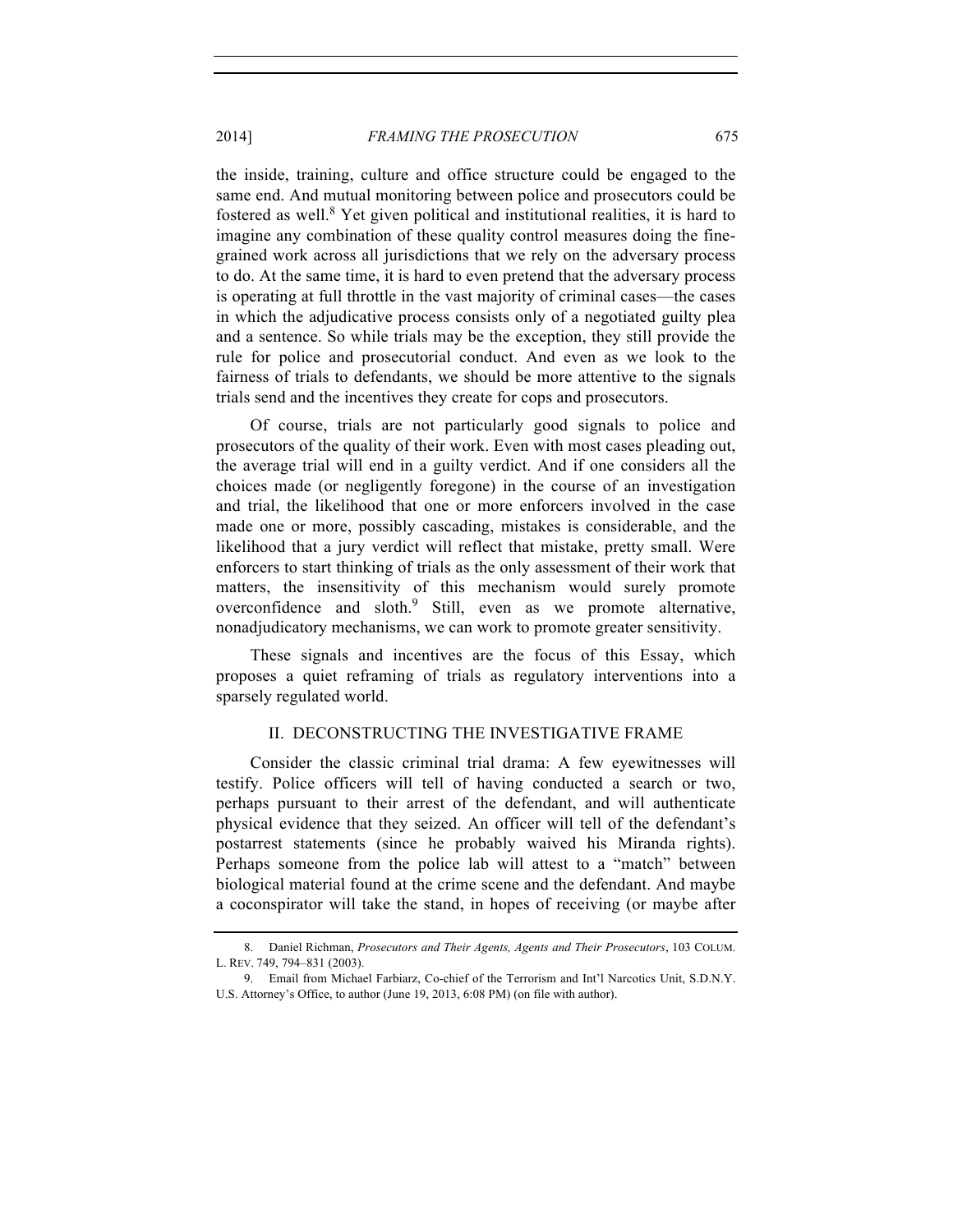already having received) sentencing leniency. This parade of prosecutorial witnesses remains pretty standard, and their testimony pretty predictable. But at least to those who have kept abreast with developments in forensic and cognitive science, our understandings of how this evidence should be assessed have changed radically.

In part because the surveillance state so feared by privacy champions works far better on TV than in reality, eyewitnesses will continue to star in criminal trials for the foreseeable future. Notwithstanding fevered talk of omnipresent surveillance cameras, transit and vehicle tracking, and cellular tower triangulation, any wholesale rejection or even deep-discounting of eyewitness testimony would put all too many serious crimes beyond legal sanction.<sup>10</sup> Still, we have increasing concerns about the reliability of eyewitness testimony when it is based on fleeting, stressed, and crossethnic observations, and those concerns only grow when investigating authorities are not careful in their recovery efforts.<sup>11</sup> Moreover, the possibility of investigator contamination when memories are retrieved and reconstructed is not limited to fleeting observations. While a workplace or accomplice witness might be justifiably more certain about whom he saw, he may have the same uncertainty or susceptibility to manipulation as to what he heard and saw, and when. And the manipulation can come at the witting or unwitting hands of prosecutors—during proffers or trial preparation—as well as cops.<sup>12</sup> Nor are confessions and witness statements (from eyewitnesses and others) the only kinds of evidence that cops and prosecutors can taint. Physical evidence can be lost, contaminated, or otherwise mishandled by those that collect it, process it, and, to the extent someone bothers, tests it. Lab results can be mistaken, misleadingly presented, or just plain fabricated.<sup>13</sup> And we are increasingly aware of how

13. *See, e.g.*, COMM. ON IDENTIFYING THE NEEDS OF THE FORENSIC SCIS. CMTY, NAT'L

<sup>10.</sup> For a National Institute of Justice sponsored survey of, inter alia, police interest in surveillance systems, see JOHN GORDON IV ET AL., RAND CORP., KEEPING LAW ENFORCEMENT CONNECTED: INFORMATION TECHNOLOGY NEEDS FROM STATE AND LOCAL AGENCIES 11 (2012), *available at* http://www.rand.org/content/dam/rand/pubs/technical\_reports/2012/RAND\_TR1165.pdf.

<sup>11.</sup> *See* SIMON, *supra* note 1, at 90–119 (collecting eyewitness literature); Gary L. Wells & Elizabeth F. Loftus, *Eyewitness Memory for People and Events*, *in* 11 HANDBOOK OF PSYCHOLOGY 617, 617 (Randy K. Otto & Irving B. Weiner eds., 2d ed. 2013) (discussing the "memory as trace evidence" metaphor).

<sup>12.</sup> *See* Bruce A. Green, *"The Whole Truth?": How Rules of Evidence Make Lawyers Deceitful*, 25 LOY. L.A. L. REV. 699, 704–08 (1992) (discussing how evidentiary rules promote actual deceit); Daniel C. Richman, *Cooperating Defendants: The Costs and Benefits of Purchasing Information from Scoundrels*, 8 FED. SENT'G REP. 292, 292–94 (1996) (discussing the advantages and disadvantages of relying on cooperating defendants); Ellen Yaroshefsky, *Cooperation with Federal Prosecutors: Experiences of Truth Telling and Embellishment*, 68 FORDHAM L. REV. 917, 921 (1999) (discussing how cooperating defendants can manipulate the details of events).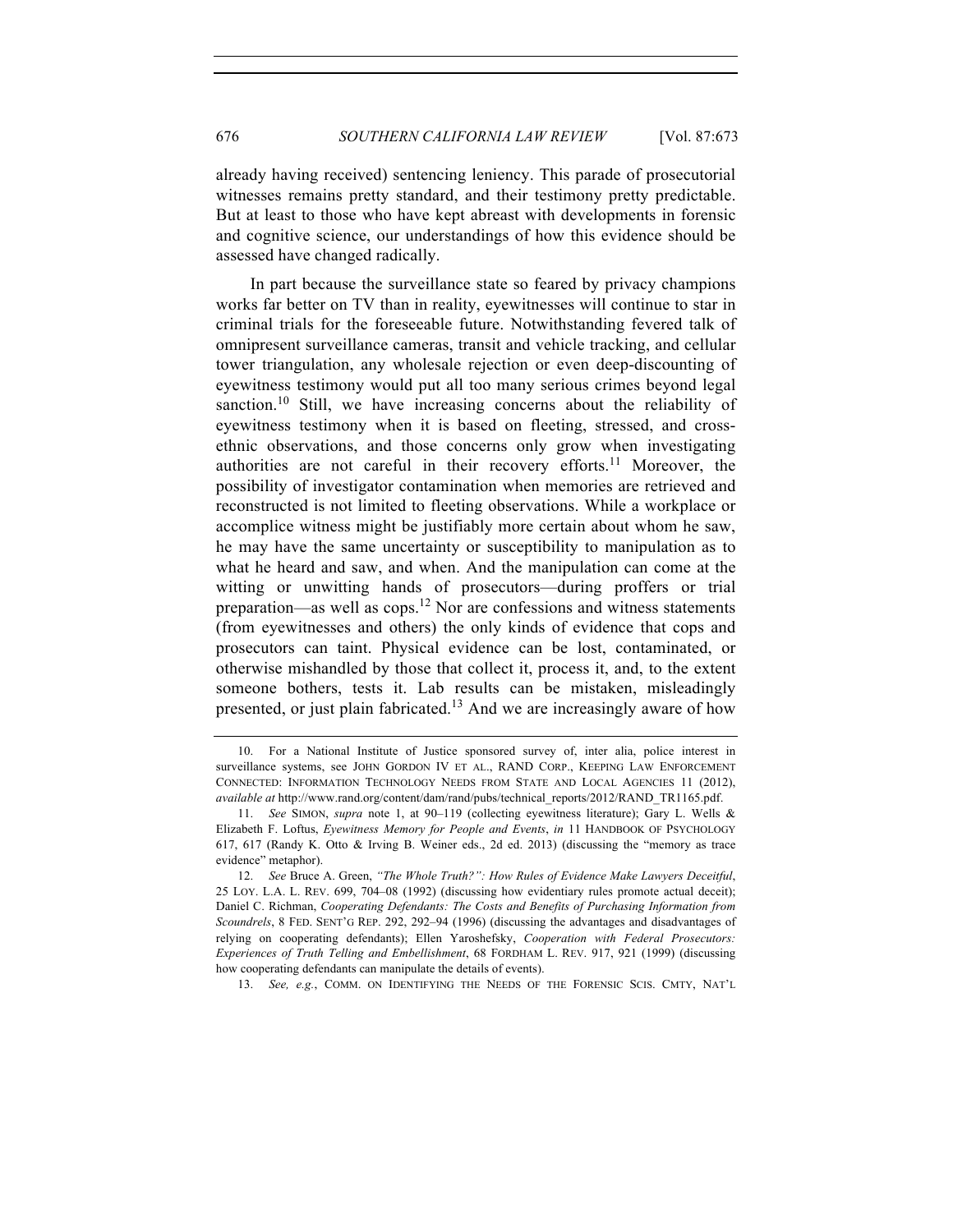the selective process of case construction can fall victim to what Simon has labeled "biased reasoning processes."<sup>14</sup>

That human activities are subject to human fallibility is not news, I hope. The challenge, so nicely framed by Simon, however, is the "limited diagnosticity" of an enterprise that relies on self-selected humans to collect and select data and on dragooned members of the public to assess it.<sup>15</sup> Yet the challenges to diagnosticity go beyond that. Sure, criminal defendants are presumed innocent—a bedrock principle so celebrated by popular legal culture that it infects discussions where it should have little place.<sup>16</sup> Yet I do not think we give sufficient attention to the cognitive dissonance that the presumption of innocence creates for jurors. In what other context do we set up a politically accountable bureaucracy (like the police or a prosecutor's office), ask citizens to take a political interest in its functioning, and then ask some of those same citizens to "presume" that the same bureaucrats have accused the defendant by mere chance in the particular case before them? I am not claiming that jurors necessarily trust the police (I work near the Bronx after all),<sup>17</sup> nor that district attorneys necessarily have robust political accountability.18 Indeed, in a country in which criminal justice is primarily a county-based enterprise, even the average citizen/juror's baseline views about police and prosecutorial sorting powers will surely be geographically specific. Nor am I embracing

14. SIMON, *supra* note 1, at 37–39.

15. *See id.* at 203–05 (arguing that the capacity of the adjudicatory process to distinguish between accurate and inaccurate evidence is limited).

16. *See* Daniel Richman, *Overcriminalization for Lack of Better Options: A Celebration of Bill Stuntz*, *in* THE POLITICAL HEART OF CRIMINAL PROCEDURE: ESSAYS ON THEMES OF WILLIAM J. STUNTZ 64, 85–86 (Michael Klarman eds., 2012) (citing an example from Clarence Thomas's confirmation hearing).

17. *See* Ailsa Chang, *Cycle of Mistrust Leaves Crimes Unprosecuted in the Bronx*, WNYC NEWS (Aug. 22, 2012), http://www.wnyc.org/articles/wnyc-news/2012/aug/22/bronx-da-2/ (discussing how distrust of the police by many Bronx residents makes prosecutions more difficult); William Glaberson, *Faltering Courts, Mired in Delays*, N.Y. TIMES (Apr. 13, 2013), http://www.nytimes.com/2013/04/14/nyregion/justice-denied-bronx-court-system-mired-in-

delays.html?pagewanted=all&\_r=0 (noting that "Bronx jurors are famously skeptical of the police" and that, in 2011, "Bronx prosecutors won only 46 percent of their jury trials").

18. *See* Daniel C. Richman, Old Chief v. United States*: Stipulating Away Prosecutorial Accountability?*, 83 VA. L. REV. 939, 963 (1997) (discussing the limited electoral accountability of district attorneys).

RESEARCH COUNCIL, STRENGTHENING FORENSIC SCIENCE IN THE UNITED STATES: A PATH FORWARD 39–53 (2009), *available at* https://www.ncjrs.gov/pdffiles1/nij/grants/228091.pdf [hereinafter NAS REPORT] (discussing pressures on the forensic science system that undermine the system's reliability); MICHAEL R. BROMWICH, FINAL REPORT OF THE INDEPENDENT INVESTIGATOR FOR THE HOUSTON POLICE DEPARTMENT CRIME LABORATORY AND PROPERTY ROOM 1 (2007), *available at* http://www.hpdlabinvestigation.org/reports/070613report.pdf (discussing an investigation sparked by concerns about the quality of the Houston Police Department Crime Laboratory).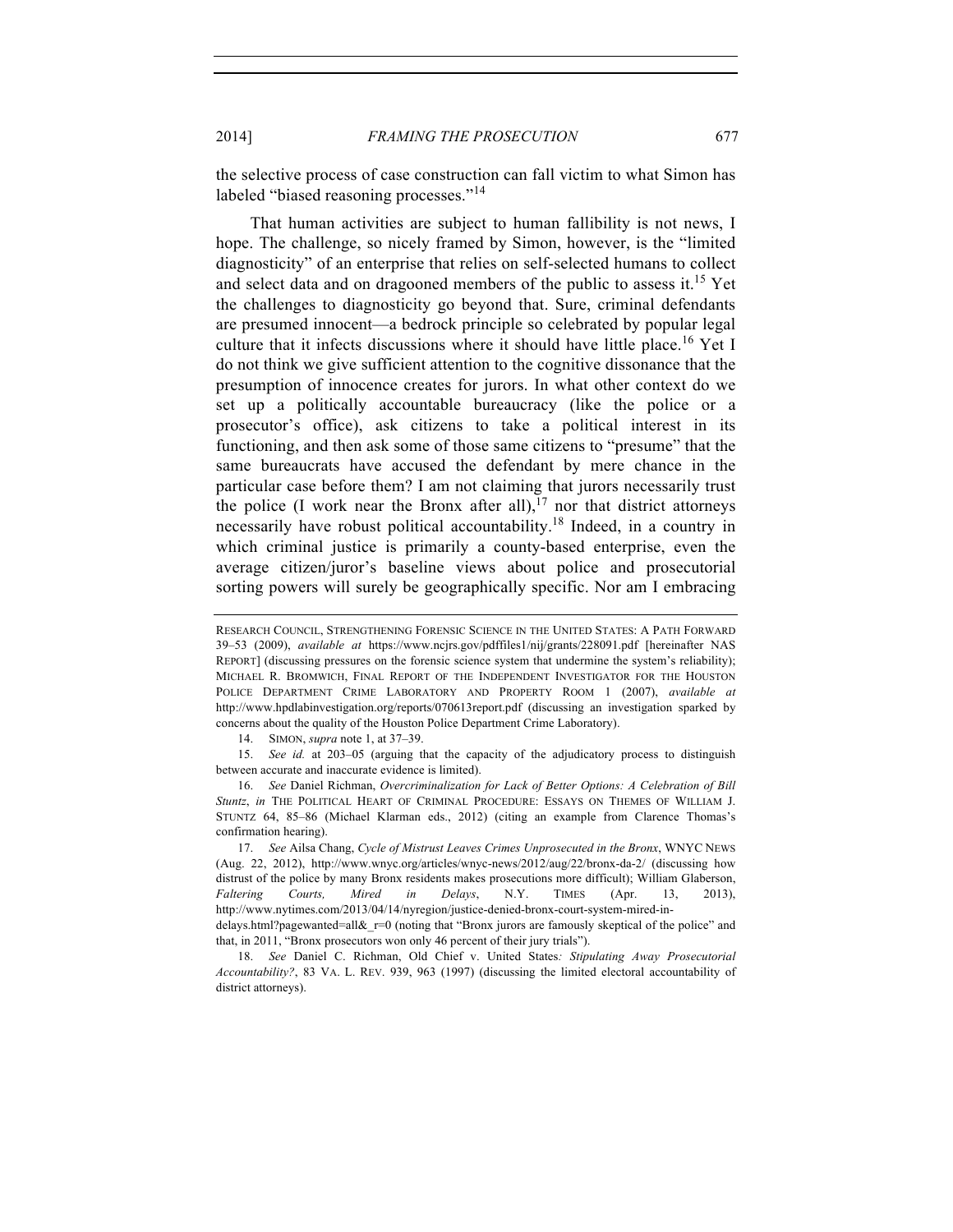the idea that jury trials should be implicit case-crossing referenda on a police force's professionalism, though I am not sure that would be such a bad thing, given how unaccountable police departments can be.<sup>19</sup> The point is simply to highlight the fundamental tension between the development of trust and legitimacy by local authorities<sup>20</sup> and the skepticism that we celebrate as the heart of our criminal trials.

Even if prosecutors did not come before juries with a democratic wind at their backs, their ability to select and prepare their cases and their control over the order of proof could make even the most doubt-promoting investigation seem eminently reasonable and adequate. Insiders have always known that the seamless trial testimony that witnesses (especially police officers) give on direct examination is an artifact of specific trial preparation and general training. But we are all too inured to the charade we present jurors: the witnesses who appear months, even years, after an event and deliver personal narratives, prompted only by nonleading questions, that shed potent light on the transactions in dispute; the memories that are suddenly "refreshed" with a glance at a document, and the notion of an investigation without loose and dead ends. In the hands of a competent prosecutor, the case against the defendant, however cobbled together beforehand, unfurls like a testamentary scroll.

The deconstruction of the prosecution's case and the investigation that preceded it is, thus, not just a defense tactic, $21$  but a necessary part of the inquiry into reasonable doubt. While that standard is rooted in the distant world explored so nicely by James Whitman<sup>22</sup> (one long before the rise of professional criminal investigators), our current understanding of it offers a capacious analytical framework well suited to second-guessing the official story and exposing the choices made and foregone by those purporting to

<sup>19.</sup> *See* DAVID ALAN SKLANSKY, DEMOCRACY AND THE POLICE 114–31 (2008) (discussing the relationship between a democratic policing agenda and greater public participation in police decisionmaking). It is hard to allude to trials as case-crossing referenda on police—particularly in a Los Angeles conference—without mentioning the OJ Simpson case.

<sup>20.</sup> *See* Tom R. Tyler & Jeffrey Fagan, *Legitimacy and Cooperation: Why Do People Help the Police Fight Crime in Their Communities?*, 6 OHIO ST. J. CRIM. L. 231, 233–37 (2008) (explaining how the police can encourage cooperation by ensuring that their own actions are perceived as legitimate).

<sup>21.</sup> *See* GUYORA BINDER & ROBERT WEISBERG, LITERARY CRITICISMS OF LAW, 261–64 (2000) (discussing the importance of disrupting the prosecution's narrative).

<sup>22.</sup> *See generally* JAMES Q. WHITMAN, THE ORIGINS OF REASONABLE DOUBT: THEOLOGICAL ROOTS OF THE CRIMINAL TRIAL (2008) (exploring the premodern, Christian theological roots of reasonable doubt). *See also* Andrea Roth, *Defying DNA: Rethinking the Role of the Jury in an Age of Scientific Proof of Innocence*, 93 B.U. L. Rev. 1643, 1649–54 (2013) (exploring the evolution of reasonable doubt).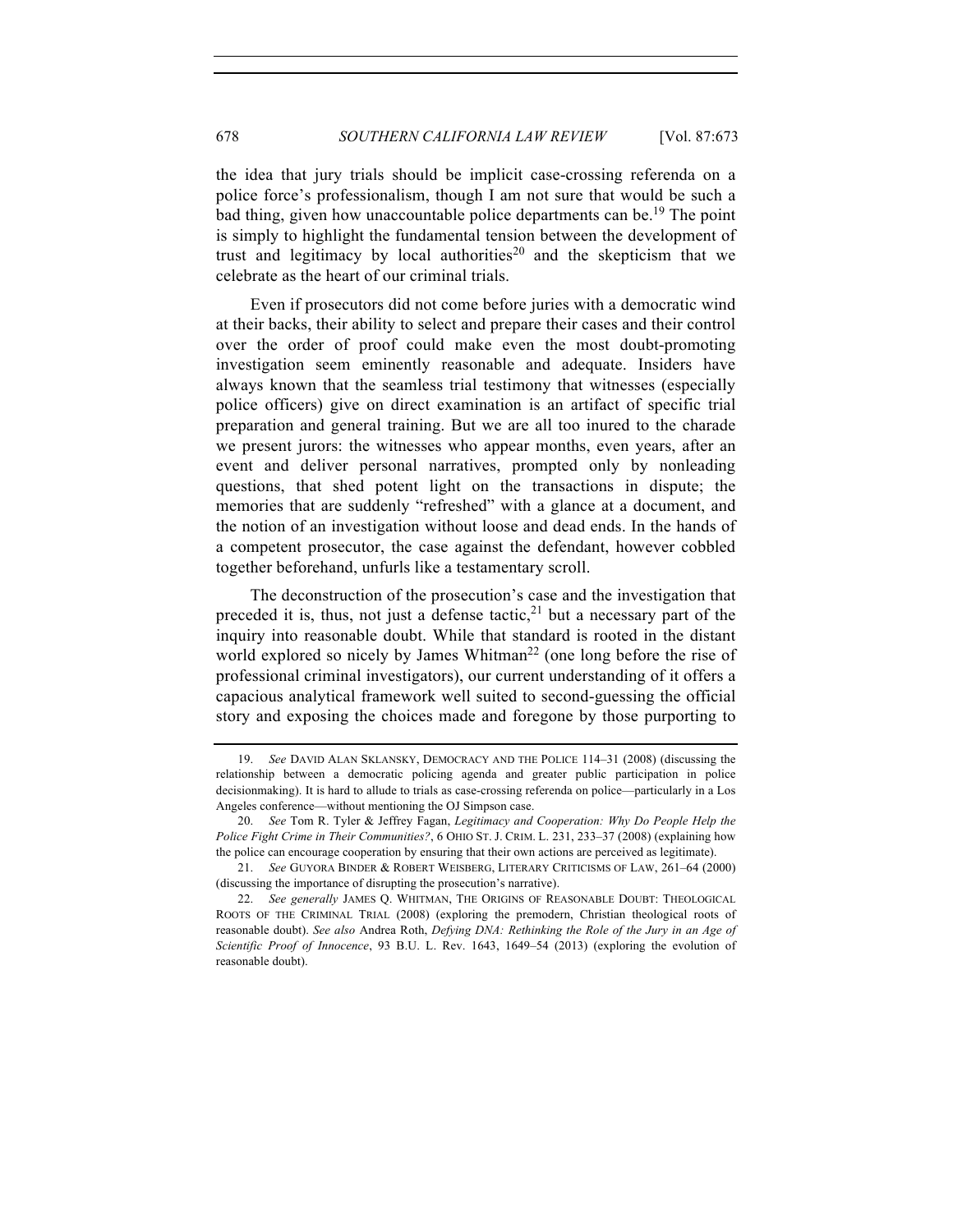present a burnished story of guilt.<sup>23</sup> In addition to deconstructing the prosecution's case, a defendant will want to offer a counter-narrative, and "the cops jumped to conclusions" may be the best he can  $d_0$ <sup>24</sup> Indeed, while several experienced practitioners at this Conference reported that this line of defense can alienate jurors, it may be a defendant's only possible entry in the contest for "relative plausibility" (as Ron Allen and Alex Stein nicely put it). $25$ 

The defendant, of course, will be the primary beneficiary if his lawyer can successfully deconstruct the prosecution's case. And society will avoid the unjust conviction of someone in its name. Yet trials are too rare and expensive, and alternative mechanisms of accountability all too limited, for us to ignore the contributions that trials can make to the regulation of a county or district's criminal justice system.

We cannot pretend that trials are random audits. While a marketclearing price may not always be available in our guilty-plea driven system,<sup>26</sup> it usually is. Upon hearing that a criminal case went to trial almost anywhere in the U.S., one's first thought is to wonder why. The answer is just as likely to be about the sentencing consequences or the defendant's personal circumstances as it is to be about the closeness of the

<sup>23.</sup> *See* Sherwin, *supra* note 4, at 68 (describing a strategy in which "[t]he defense attempts to attack the prosecutor's history, impeach the credibility of the state's witnesses, and deconstruct the linear narrative that the prosecutor offers, breaking it up until it is transformed into a nonsensical, incredible tale too full of inconsistencies and loose ends to withstand the onslaught of reasonable doubt."). Breaking the prosecutorial frame can also be a critical part of the defense case in a capital sentencing phase. *See* John M. Hagedorn & Bradley A. MacLean, *Breaking the Frame: Responding to Gang Stereotyping in Capital Cases*, 42 U. MEMPHIS L. REV. 1027, 1040–52 (2012) (discussing how jurors are inclined to view evidence in gang-related cases according to their preexisting, biased personal frames and how an effective defense in such cases requires addressing these frames).

<sup>24.</sup> *See* Sherwin, *supra* note 4, at 55 ("The defense must buttress any uncertainty it induces with something stable, or risk sending the jurors scurrying for any scrap of certainty the prosecution offers. And to be sure, the prosecution will be offering certainty.").

<sup>25.</sup> Ronald J. Allen & Alex Stein, *Evidence, Probability, and the Burden of Proof*, 55 ARIZ. L. REV. 557, 571–79 (2013) (explaining how factfinders rely not only on fancy probabilities, but also on a natural reasoning process that compares the relative plausibility of each side's explanation of the evidence).

<sup>26.</sup> *See* Robert E. Scott & William J. Stuntz, *Plea Bargaining as Contract*, 101 Yale L.J. 1909, 1911–12 (1992) (explaining how most criminal cases are resolved without a trial, and often by relatively informal means). Thus, in the absence of a good model, efforts to extrapolate data on investigative pathologies from exonerations in murder and rape cases—where the felt need to pursue even a weak case may be greater—usually end up being exercises in rhetoric, not social science. For a nice attempt at sorting through the data, see generally Samuel Gross, *How Many False Convictions Are There? How Many Exonerations Are There?*, *in* WRONGFUL CONVICTIONS AND MISCARRIAGES OF JUSTICE: CAUSES AND REMEDIES IN NORTH AMERICAN AND EUROPEAN CRIMINAL JUSTICE SYSTEMS 45 (C. Ronald Huff & Martin Killias eds., 2013) (examining different methods of estimating the number of false convictions).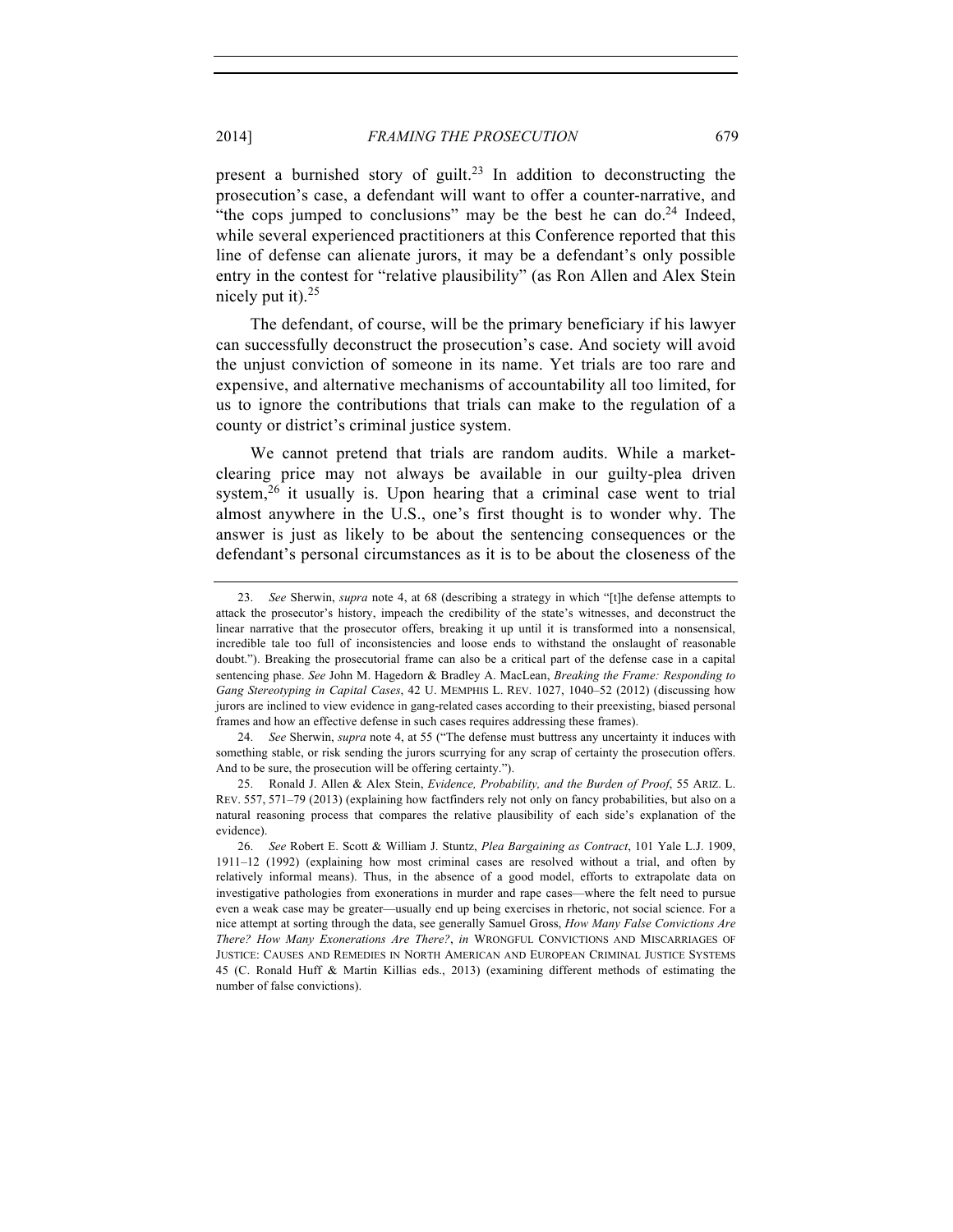case or the weakness of the evidence. Still, just as (in part for lack of effective alternatives) we embrace the exclusionary rule for the incentives it gives the police to comply with the Constitution, so should we embrace trials as opportunities to identify and punish specific instances of shoddy police work, and perhaps even acknowledge jobs well done. As the "diagnosticity" of trials will inevitably go to investigations as well as guilt, we should embrace that duality as a feature, not a bug, of our criminal justice regime. Victims should not feel like they are on trial; police and prosecutors definitely should. And the Second Circuit quite rightly rebuked the prosecutor who, in rebuttal summation, urged the jury: "'[T]his is not a search for reasonable doubt. This is a search for truth.'"<sup>27</sup> Truth is indeed important. But reasonable doubt is the way we get there.<sup>28</sup>

Our first challenge in criminal trials is thus to ensure that the sources of doubt are properly aired. That means (1) giving defense counsel sufficient information about the conduct of the investigation so that they can critique and perhaps supplement it, (2) making sure that counsel have the zeal, expertise, and resources to expose prosecutorial flaws to the jury and that judges have the patience to let them, and (3) giving jurors the tools to assess what doubts are reasonable.<sup>29</sup>

How can we accomplish these goals? A large part of the solution is conceptually straightforward, even as the political and institutional obstacles can be enormous: Defense counsel need to get adequate information not just about what the prosecutor included in her case, but also about what she left out. The amount of ink that has been spilled on the inadequacies of the law governing prosecutorial disclosure and on the alltoo-frequent failure of prosecutors to comply with their all-too-limited legal obligations is deservedly large,  $30$  and I will not add to it here. Even the

*Id.* (alteration in original) (citation omitted).

29. *See* SIMON, *supra* note 1, at 195 (noting the variation and inadequacy of "reasonable doubt" instructions across jurisdictions); State v. Stevenson, 298 P.3d 303, 306–08 (Kan. 2013) (describing inelegant prosecutorial efforts to distinguish between "beyond a reasonable doubt" and "beyond all doubt" during voir dire).

30. *See, e.g.*, Cynthia E. Jones, *A Reason to Doubt: The Suppression of Evidence and the* 

<sup>27.</sup> United States v. Williams, 690 F.3d 70, 77 (2d Cir. 2012) (internal quotation marks omitted). 28. *Id.* The court explained,

To say that "this is not a search for reasonable doubt" but "a search for truth" has the potential to distract the jury from the bedrock principles that "even if the jury strongly suspects that the government's version of events is true, it cannot vote to convict unless it finds that the government has actually proved each element of the charged crime beyond a reasonable doubt," and "that if the evidence is insufficient to permit [the jury] independently to 'find the truth,' its duty, in light of the presumption of innocence, is to acquit." . . . The prosecution thus erred here by failing to frame the question for the jury "by reference not to a general search for truth but to the reasonable doubt standard that the law has long recognized as the best means to achieve the ultimate goals of truth and justice."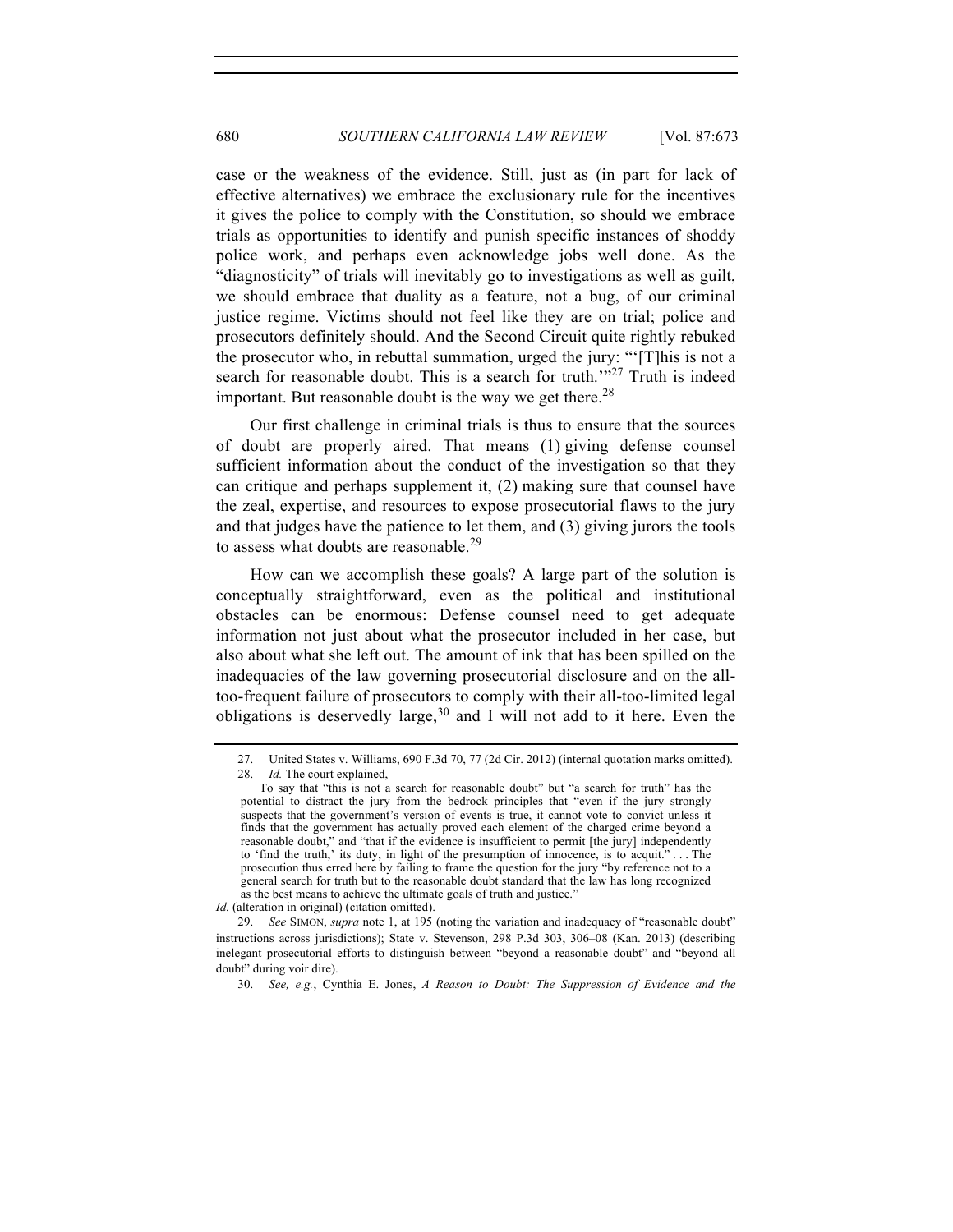most liberal disclosure reform proposals, however, will not ensure that defense counsel gets what she needs. Given the resource asymmetries in an adversarial system in which talk of "equality of arms" conceals more than it protects, prosecutors also need to have the zeal and competence to find critical evidence in the first place. As anyone familiar with the *Brady* problem(s) in *Connick v. Thompson*<sup>31</sup> knows, a constitutional disclosure obligation that looks to the forensic analyses that the prosecution has actually performed will be of little help when prosecutors are too lazy or inept to conduct tests that are as likely to help as to hurt their case, or when investigators are too lazy or inept to collect evidence in the first place.<sup>32</sup>

Another conceptually straightforward, but practically daunting, part of the solution is that defense counsel must be adequately funded and have sufficient expertise and zeal. More than fifty years after *Gideon v.*  Wainwright,<sup>33</sup> this goal remains distant.<sup>34</sup> Retrospective relief for defendants ill-served by counsel is virtually impossible to get, not just because of *Strickland v. Washington*'s demanding standard, <sup>35</sup> but also because evidence of even clearly inadequate performance is unlikely to surface. And ad hoc retrospective provision for what needs to be a critical ex ante assurance makes little sense, not just from a rights perspective, but

32. *See* Jennifer E. Laurin, *Prosecutorial Exceptionalism, Remedial Skepticism, and the Legacy of* Connick v. Thompson, *in* 27 NAT'L LAWYERS GUILD, CIVIL RIGHTS LITIGATION AND ATTORNEY FEES ANNUAL HANDBOOK 29, 50–51 (Steven Saltzman ed., 2011) (discussing how Connick's concession that a *Brady* violation occurred, and most Justices' consequent inattention to that point, left unanswered Justice Scalia's plausible argument that no violation occurred when prosecutors failed to check whether Thompson's blood type matched that on the victim's pants); Jennifer E. Laurin, *Remapping the Path Forward: Toward a Systemic View of Forensic Science Reform and Oversight*, 91 TEX. L. REV. 1051, 1076–86 (2013) [hereinafter Laurin, *Remapping the Path Forward*] (discussing the inadequacies of police evidence collection).

35. Strickland v. Washington, 466 U.S. 668, 687 (1984).

*Inference of Innocence*, 100 J. CRIM. L. & CRIMINOLOGY 415, 416–21 (2010) (examining *Brady* violations in the prosecution of Senator Ted Stevens); Daniel S. Medwed, Brady*'s Bunch of Flaws*, 67 WASH. & LEE L. REV. 1533, 1539–40 (2010) (describing how *Brady* has failed to live up to the expectations of some in practice); Janet Moore, *Democracy and Criminal Discovery Reform After* Connick *and* Garcetti, 77 BROOK. L. REV. 1329, 1330–32 (2012) (noting *Brady*'s weak enforceability); Ellen Yaroshefsky, *New Orleans Prosecutorial Disclosure in Practice After* Connick v. Thompson, 25 GEO. J. LEGAL ETHICS 913, 919 (2012) (noting prosecutorial pressures that lead to *Brady* violations and the inadequate means of addressing violations).

<sup>31.</sup> Connick v. Thompson, 131 S. Ct. 1350 (2011).

<sup>33.</sup> Gideon v. Wainwright, 372 U.S. 335 (1963).

<sup>34.</sup> *See* JOEL M. SCHUMM, NATIONAL INDIGENT DEFENSE REFORM: THE SOLUTION IS MULTIFACETED 5 (2012) (noting the insufficient funding for public defender offices and other indigent defense providers). For various essays published in the Yale Law Journal in conjunction with a symposium commemorating the fiftieth anniversary of *Gideon v. Wainwright*, see Symposium, *The*  Gideon *Effect: Rights, Justice, and Lawyers Fifty Years After* Gideon v. Wainwright, 122 YALE L.J. 2106 (2013) (providing various essays exploring the meaning, implementation, and legacy of *Gideon*).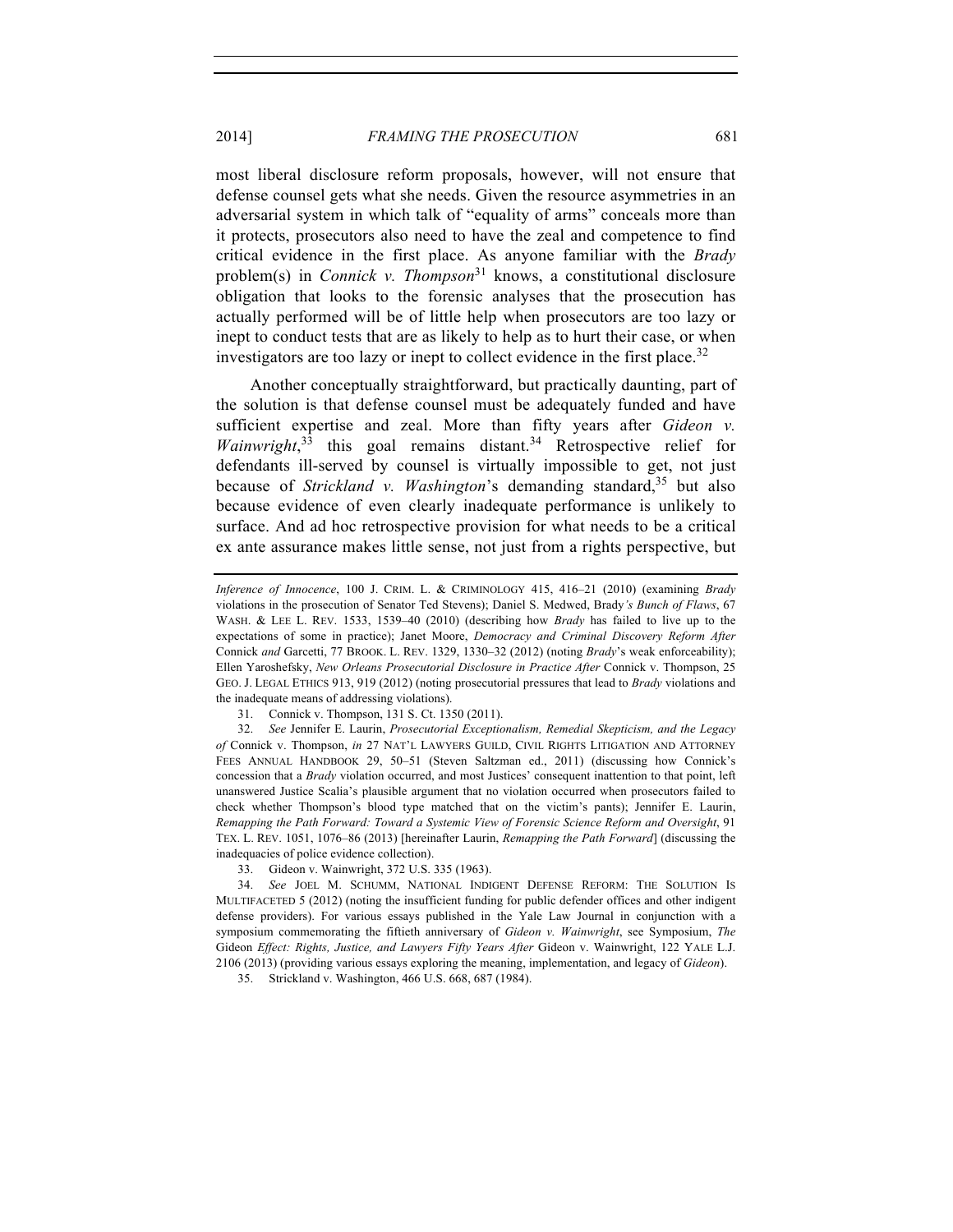from any reasonable perspective. There is no substitute for a well-funded and motivated public defender organization (or collection of such organizations) within a county or district, able to collect information about police practices and bring it to bear across cases. Even the most crimecontrol oriented should appreciate a system's need for zealous and skilled quality inspectors who are ready to take on the confirmation biases and tunnel vision of police and prosecutors,  $36$  but reliable institutional structures for such inspectors are rarely in place.

Of course, the basis for finding doubt must also get to juries. $37$  This may seem obvious. Yet Supreme Court intervention was needed in *Holmes v. South Carolina*, <sup>38</sup> where state law barred a defendant from introducing evidence of third-party guilt if the prosecution had "introduced forensic evidence that, if believed, strongly support[ed] a guilty verdict."<sup>39</sup> As the Court noted there, an evaluation of "the strength of only one party's evidence" allows no "logical conclusion [as to] the strength of contrary evidence offered by the other side to rebut or cast doubt." $40$  Put differently, the "reasonableness" of the narrative frame proposed by the prosecution can hardly be assessed without reference to the evidence just outside of it.

*Holmes* should not be expected to remove the temptation to construct judicial walls around the prosecution's case.<sup>41</sup> The trial structured around

<sup>36.</sup> *See* Laurin, *Remapping the Path Forward*, *supra* note 32, at 1096–100 (citing literature on how biases affect how police and prosecutors process information).

<sup>37.</sup> While the focus here is on juries—the usual factfinders in felony criminal trials—the analysis here largely extends to bench trials as well. Frederick Schauer, *On the Supposed Jury-Dependence of Evidence Law*, 155 U. PA. L. REV. 165, 187 (2006) ("[E]ven judges are often afflicted with the kinds of cognitive failings that juries are, and . . . many of the same reasons that exist for imposing second-order exclusionary (or other) rules on juries' first order epistemological assessments also apply to the arguments for imposing second-order rules on the first-order epistemological assessments of judges.").

<sup>38.</sup> Holmes v. South Carolina, 547 U.S. 319 (2006).

<sup>39.</sup> *Id.* at 321.

<sup>40.</sup> *Id.* at 331.

<sup>41.</sup> *See, e.g.*, Birts v. State, 2012 Ark. 348, 2012 WL 4471108, at \*8 (Sept. 27, 2012) (finding fingerprint and trace-DNA evidence of unknown persons found at the crime scene and at a victim's residence too remote and speculative to be admitted); State v. Mitchell, 2010 ME 73, ¶¶ 27–28, 4 A.3d 478, 484–85 (reviewing limitations on alternative suspect evidence). The Missouri Supreme Court, for example, recently adhered to its "direct connection" rule:

To be admissible, evidence that another person had an opportunity or motive for committing the crime for which a defendant is being tried must tend to prove that the other person committed some act directly connecting him with the crime. The evidence must be of the kind that directly connects the other person with the *corpus delicti* and tends clearly to point to someone other than the accused as the guilty person. Disconnected and remote acts, outside the crime itself cannot be separately proved for such purpose; and evidence which can have no other effect than to cast a bare suspicion on another, or to raise a conjectural inference as to the commission of the crime by another, is not admissible.

State v. Nash, 339 S.W.3d 500, 513 (Mo. 2011) (en banc) (quoting State v. Rousan, 961 S.W.2d 831, 848 (Mo. 1998) (en banc)).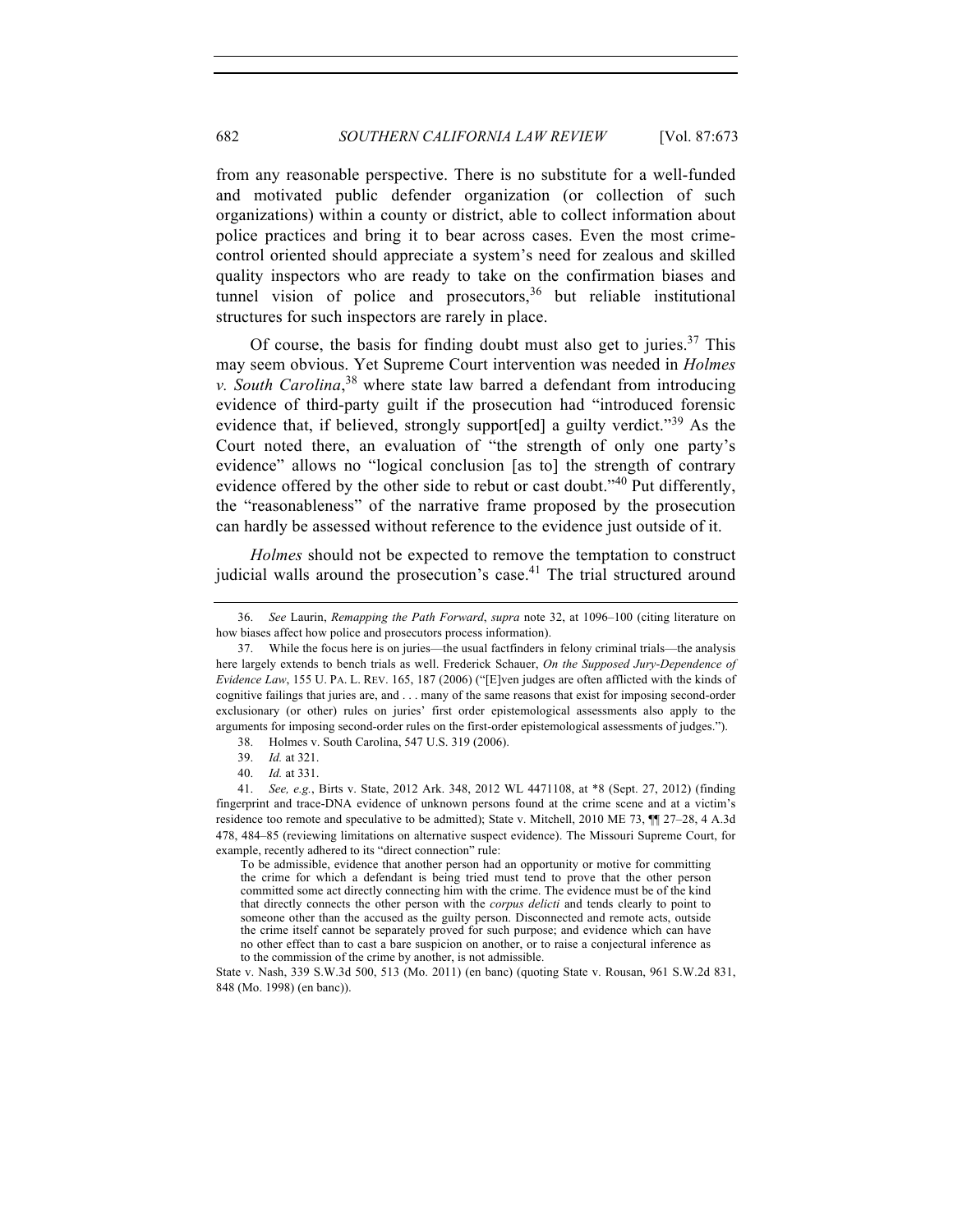the prosecution narrative of the defendant's guilt can easily spin out of control when the defendant responds by pointing at someone else or simply persons unknown. As the Massachusetts Supreme Judicial Court ("SJC") explained,

the admission of feeble third-party culprit evidence poses a risk of unfair prejudice to the Commonwealth, because it inevitably diverts jurors' attention away from the defendant on trial and onto the third party, and essentially requires the Commonwealth to prove beyond a reasonable doubt that the third-party culprit did not commit the crime. $^{42}$ 

At the very least, however, we should ensure that courts are receptive to defense challenges to the adequacy of the police's investigation. The Massachusetts SJC explained the difference:

While the inference to be drawn from third-party culprit evidence is simply that someone else committed the crime, the inference that may be drawn from an inadequate police investigation is that the evidence at trial may be inadequate or unreliable because the police failed to conduct the scientific tests or to pursue leads that a reasonable police investigation would have conducted or investigated, and these tests or investigation reasonably may have led to significant evidence of the defendant's guilt or innocence. A jury may find a reasonable doubt if they conclude that the investigation was careless, incomplete, or so focused on the defendant that it ignored leads that may have suggested other culprits.<sup>43</sup>

As a matter of logic, this sort of proof might bear less than third-party culprit evidence on the issue of a defendant's guilt. Save for cases of bad faith in which the police consciously disregard an investigative lead, it is not obvious that evidence known, but not pursued, should bear more on doubt than evidence indicative of nonguilt that the police did not know of. Yet proof of investigative deficiencies is considerably more manageable as a practical matter. Since prosecutors are less likely to be completely blindsided (assuming they communicate with the police), the risk of fabrication is lower.<sup>44</sup> Moreover, as the Massachusetts SJC later noted, "because the Commonwealth may generally, on redirect examination, explain why particular leads were not followed, the risk of prejudice posed by [such alternative suspect] evidence is often lower than that associated with third-party culprit evidence."<sup>45</sup> Still, wariness about the framing

<sup>42.</sup> Commonwealth v. Silva-Santiago, 906 N.E.2d 299, 314 (Mass. 2009).

<sup>43.</sup> *Id. See also* United States v. Patrick, 248 F.3d 11, 21–22 (1st Cir. 2001) (drawing a similar distinction).

<sup>44.</sup> *See* Williams v. Florida, 399 U.S. 78, 81–82 (1970) (justifying the imposition of disclosure obligations on criminal defendants by pointing to "the ease with which an alibi can be fabricated").

<sup>45.</sup> Commonwealth v. Bright, 974 N.E.2d 1092, 1109 (Mass. 2012).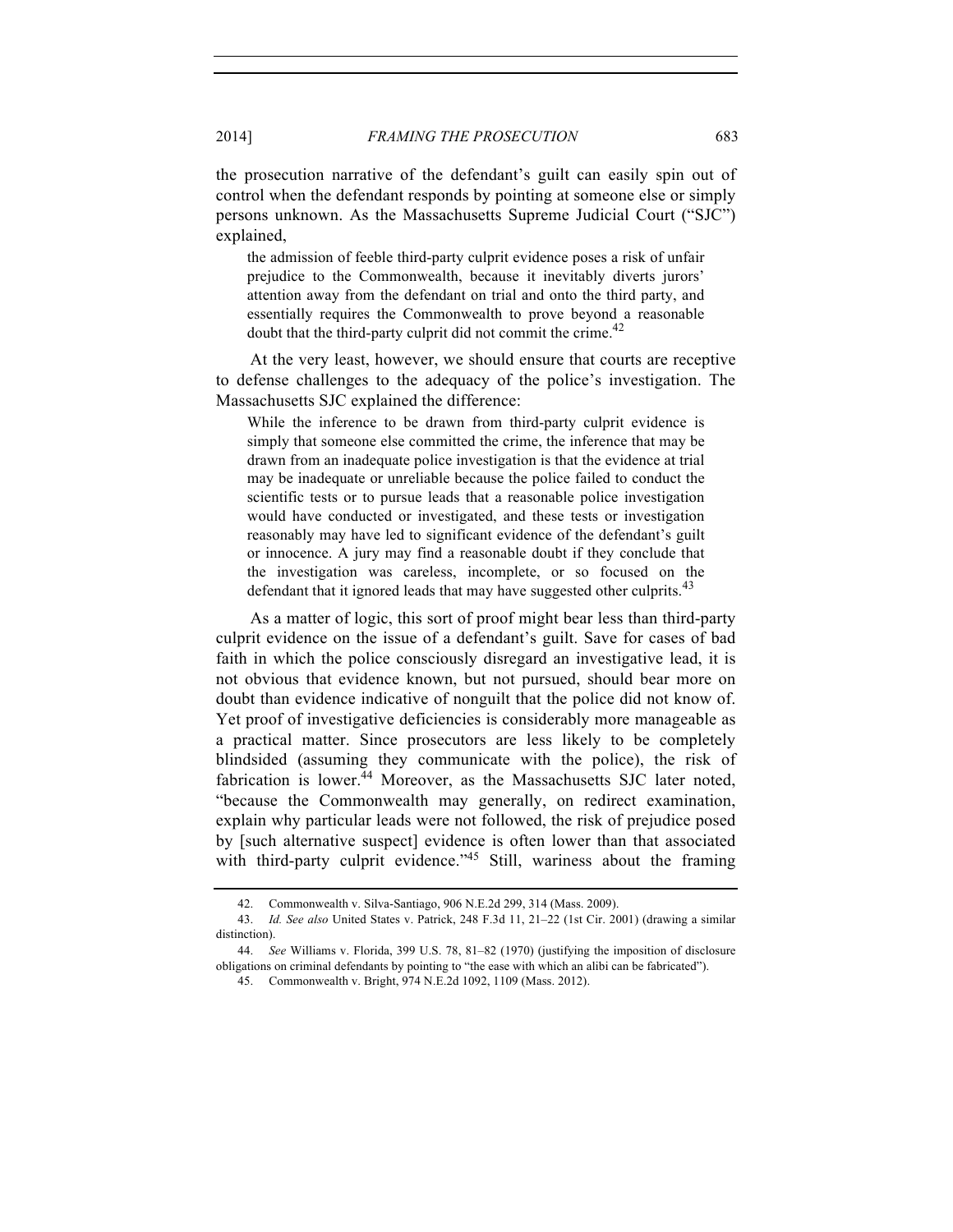power of the prosecution's case should counsel courts to be more receptive to both kinds of proof.

Attentiveness to the trial's role as a systemic regulatory device, however, does not mean that judges should completely abstain from regulating defense efforts to poke holes in the fabric of the prosecution's case. The concern is not simply that court and jury time ought not be wasted by clock-running, or that there is a difference between poking holes and blowing smoke. It is also to create a judicially patrolled space between what defense counsel knows and what he can use—a space that counsel cannot be counted on to create on her own. Here is where the dynamic aspects of disclosure and evidence come into play. While I realize it is an unsupported behavioral and predictive claim, I suspect that prosecutors might be more ready to memorialize and disclose investigative tracks, including roads not taken, to defense counsel if they had confidence that objectively silly lines of cross would not be pursued in court.

Take a recurring page from federal practice and consider a potential cooperator's first proffer session with the government: odds are that he will initially minimize his culpability. After some eye-rolling and prodding by his lawyer or the government, perhaps he will come clean in this session. Perhaps it will take another one before he does so. (Yes, I realize that assessments of "clean" are contestable.) When the government eventually calls him as a trial witness, it will need to disclose "material" exculpatory and impeachment evidence under *Brady* (even if not written down), and all memorialized statements bearing on the case, but not non-*Brady* material that is not written down. $46$  To what extent should the prosecutor who worries that even the slightest inconsistency between the cooperator's initial statements and trial testimony will provide grist for tedious crossexamination take careful notes? A strict Bayesian<sup>47</sup> might want to assure the prosecutor that immaterial inconsistencies or natural narrative

<sup>46.</sup> *See* United States v. Rodriguez, 496 F.3d 221, 224–25 (2d Cir. 2007) (explaining that the government has no obligation to take notes during witness interviews). It should be noted that actual practices and expectations in this area seem to vary considerably across federal districts. *See* LAURAL HOOPER ET AL., FED. JUDICIAL CTR., A SUMMARY OF RESPONSES TO A NATIONAL SURVEY OF RULE 16 OF THE FEDERAL RULES OF CRIMINAL PROCEDURE AND DISCLOSURE PRACTICES IN CRIMINAL CASES 24–26 (2011), *available at* www.uscourts.gov/uscourts/RulesAndPolicies/rules/Publications/

Rule16Rep.pdf (surveying judges' and attorneys' perceptions of whether federal prosecutors follow a consistent approach to their disclosure obligations); Barry Berke & Eric Tirschwell, *New Rule Proposed on Note Taking in Criminal Cases*, N.Y. L.J., Sept. 6, 2007 (noting the variation in note-taking practices across and within U.S. Attorneys' offices).

<sup>47.</sup> *See* Mark Spottswood, *The Hidden Structure of Fact-Finding*, 64 CASE W. RES. L. REV. 131, 144–47 (2013) (describing the Bayesian framework for evaluating the probativeness of a given piece of evidence).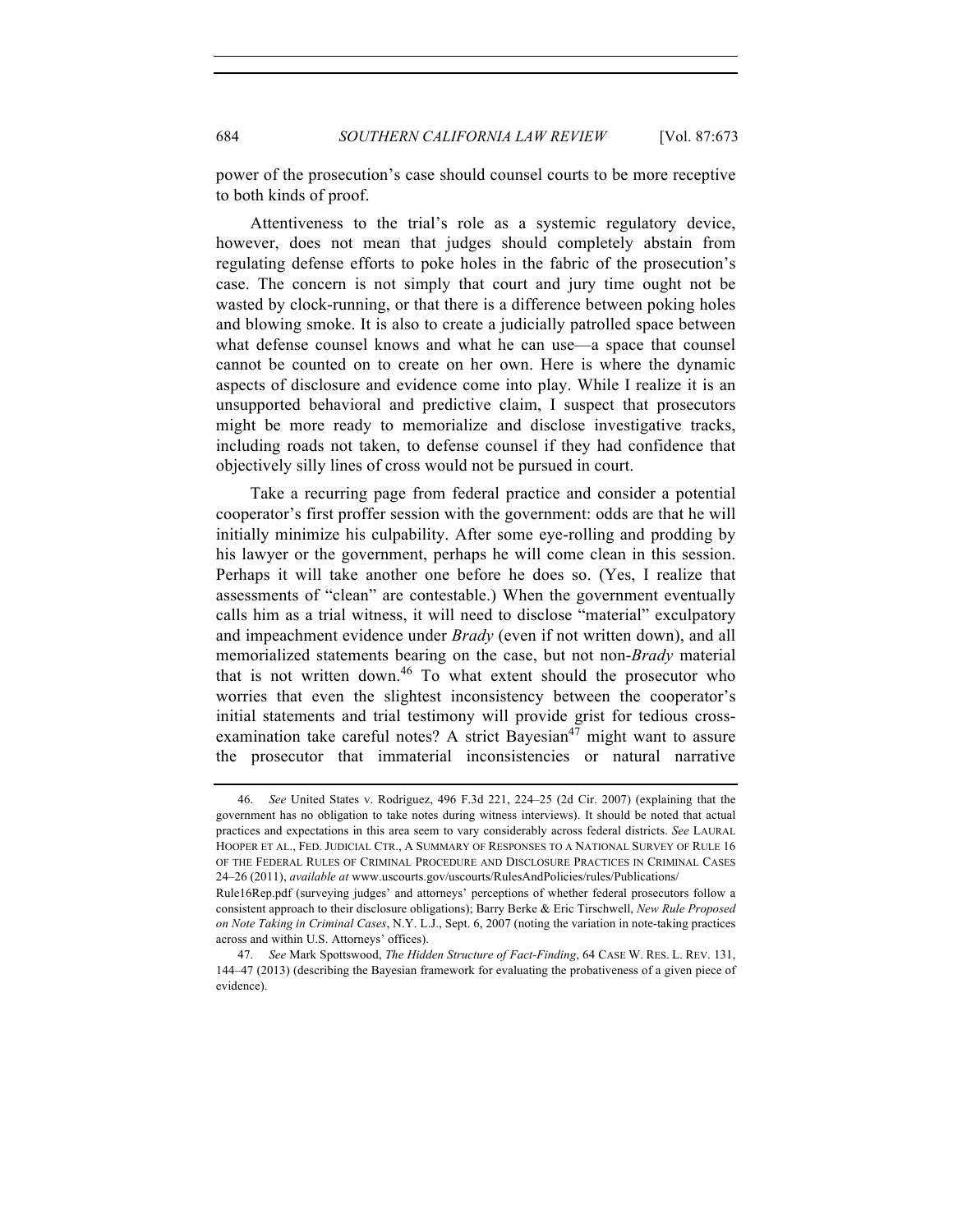evolutions would be treated as such by the jury, and that she, therefore, need not worry about disclosure. A savvy defense lawyer would not bother to pursue the matter, and an inept one would find no profit in it. Indeed, weak impeachment of this nature might even strengthen the jury's assessment of the witness's credibility and the prosecution's case more generally.<sup>48</sup> Still, risk aversion and effort minimization combine to deter memorialization. Would judicial restriction of that cross remove this disincentive? I am certainly not sure, but it would be worth a try, given the current dynamics, particularly on the federal side, where the luxury of a lighter caseload and the freedom that certain agents and prosecutors have to pursue sustained investigations reduces their (perceived) need to create aids to memory.<sup>49</sup> And I suspect (but cannot prove) that attention to such disincentives might similarly promote disclosure of other investigative matters. We regularly use evidentiary rules to create space for and foster socially valuable internal processes,  $50$  and the intervention here would be with respect to use at trial, not disclosure.

A call for more thoughtful judicial management of impeachment is not a call for a curtailment of cross-examination or defense evidence designed to make the police and prosecutors look bad. That project, after all, goes to the heart of "reasonable doubt." And defense efforts to explore investigative short-cuts, leads not pursued, and forensic tests not ordered should be welcomed. Judicial hostility to such efforts arises not simply from the desire to move a trial along but from the same habituation to routine and internalization of resource limitations that cause the investigative inadequacies in the first place. The notion that "we don't do that type of thing in these types of cases" or "that never works" is as likely to be accepted by the judge—who as a former prosecutor or defense lawyer is used to what is "normal"—as by the investigators. But the relatively few trials we have provide occasions for questioning the "normal." And if we

<sup>48.</sup> *See* James S. Liebman et al., *The Evidence of Things Not Seen: Non-Matches as Evidence of Innocence*, 98 IOWA L. REV. 577, 643–47 (2013) (explaining that weak exculpatory evidence can strengthen jurors' assessment of the directly inculpatory case).

<sup>49.</sup> *See* Sam Roberts, *Should Prosecutors Be Required to Record Their Pretrial Interviews with Accomplices and Snitches?*, 74 FORDHAM L. REV. 257, 268–69 (2005) (noting the reluctance of federal agents and prosecutors to take notes of meetings with cooperators); Daniel Richman, *Expanding the Evidentiary Frame for Cooperating Witnesses*, 23 CARDOZO L. REV. 893, 893–94 (2002) (examining the impact of evidentiary rules on incentives for prosecutors).

<sup>50.</sup> *See* Josh Jones, Note, *Behind the Shield? Law Enforcement Agencies and the Self-Critical Analysis Privilege*, 60 WASH. & LEE L. REV. 1609, 1630–37 (2003) (describing factors favoring protection for self-evaluative documents); Dan M. Kahan, *The Economics—Conventional, Behavioral, and Political—of "Subsequent Remedial Measures" Evidence*, 110 COLUM. L. REV. 1616, 1617, 1622– 24 (2010) (describing the basis for banning proof of subsequent remedial measures).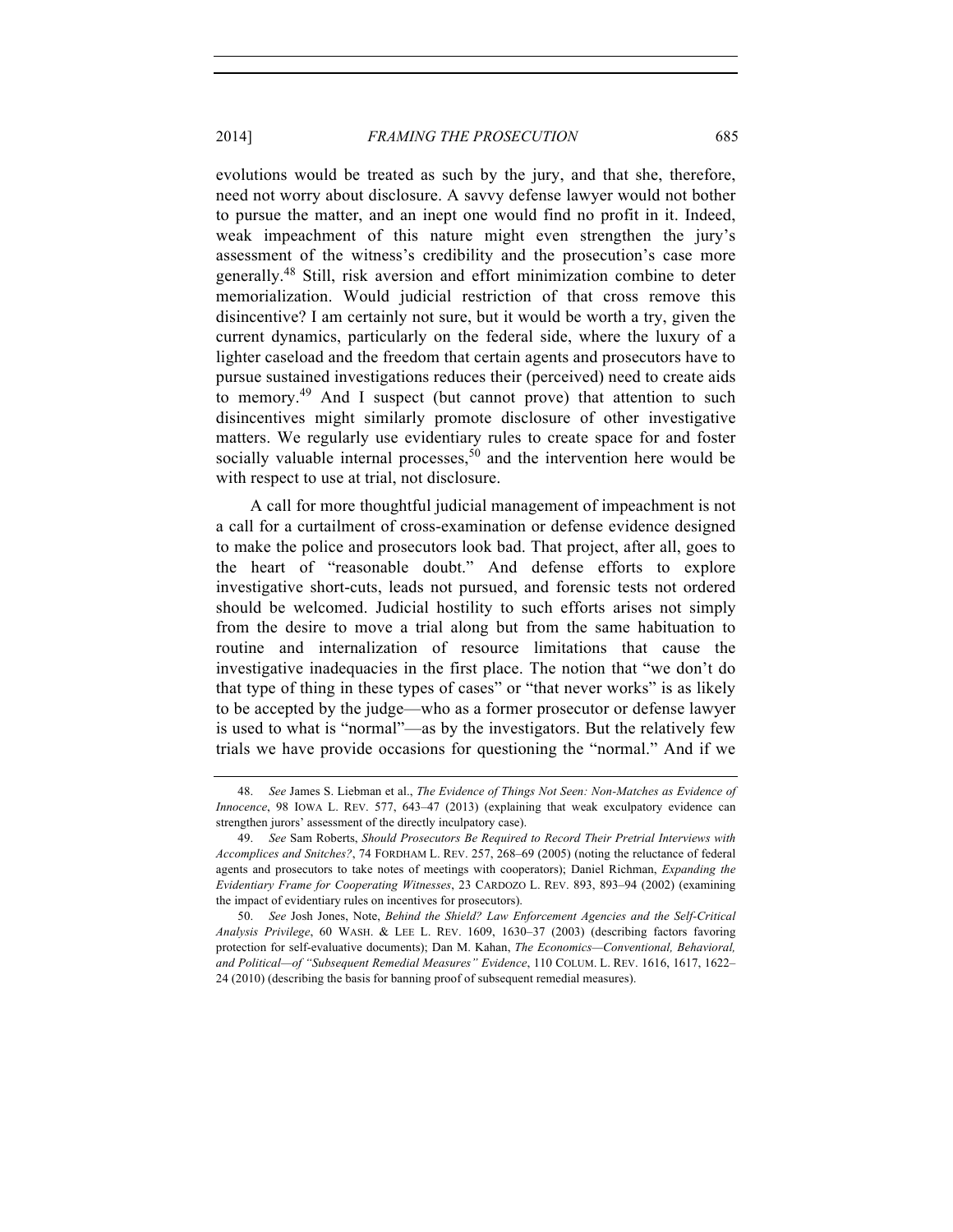are to embrace the retail inquiry of a trial not just as a means of assessing a particular defendant's guilt but as an opportunity to audit investigative decisionmaking, judges should not shut down awkward questions about work undone.

Note that the last two paragraphs have contradictory implications for judicial gatekeeping. Yet such balancing is precisely what we pay trial judges the big bucks to do. Blindness to the effects of trial management on the cases that do not go to trial will not prevent those effects from occurring. And there is no escaping the normative: when defense counsel wants to inquire into the failure of investigators to search NSA electronic intercepts in a local burglary, judicial responses ranging from eye-rolling to explicit signaling that the jury's time is being wasted are appropriate. When, in a case involving a line-up or photo array, counsel wants to ask about the failure to use sequential identification procedures,  $51$  judicial curtailment should be deemed an abuse of discretion. When the defendant wants to play all six hours of a videotaped interrogation,  $52$  reasonable minds might differ. Close calls should, of course, favor the defendant. As the Connecticut Supreme Court recently noted, even while conceding that "[c]onducting a thorough, professional investigation is not an element of the government's case,"

[a] defendant may, however, rely upon relevant deficiencies or lapses in the police investigation to raise the specter of reasonable doubt, and the trial court violates his right to a fair trial by precluding the jury from considering evidence to that effect. See *Commonwealth v. Bowden*, 379 Mass. 472, 485–86, 399 N.E.2d 482 (1980) (trial court improperly instructed jury not to consider evidence of investigators' failure to perform certain scientific tests when defendant's presentation at trial focused on raising inference that "police had contrived much of the case against him" and he emphasized that failure "in order to call into question the integrity of the police investigation").<sup>53</sup>

If we are trying to promote correct jury valuation of defense evidence, we might also consider how defense counsel use proof or leads disclosed to them by prosecutors, pursuant to a constitutional, statutory, or institutional obligation. When defense counsel, either in her own case or on cross, introduces or alludes to, say, a statement or witness disclosed pretrial by

<sup>51.</sup> *See* SIMON, *supra* note 1, at 71–73 (comparing simultaneous and sequential lineups).

<sup>52.</sup> *See, e.g.*, People v. Willis, No. 298643, 2012 Mich. App. LEXIS 2194, at \*6–9 (Mich. Ct. App. 2012) (upholding a trial court's decision to limit defense counsel to playing forty-five minutes worth of videotaped interrogations after the defense counsel failed to make clear how much more he wanted).

<sup>53.</sup> State v. Collins, 10 A.3d 1005, 1025–26 (Conn. 2011).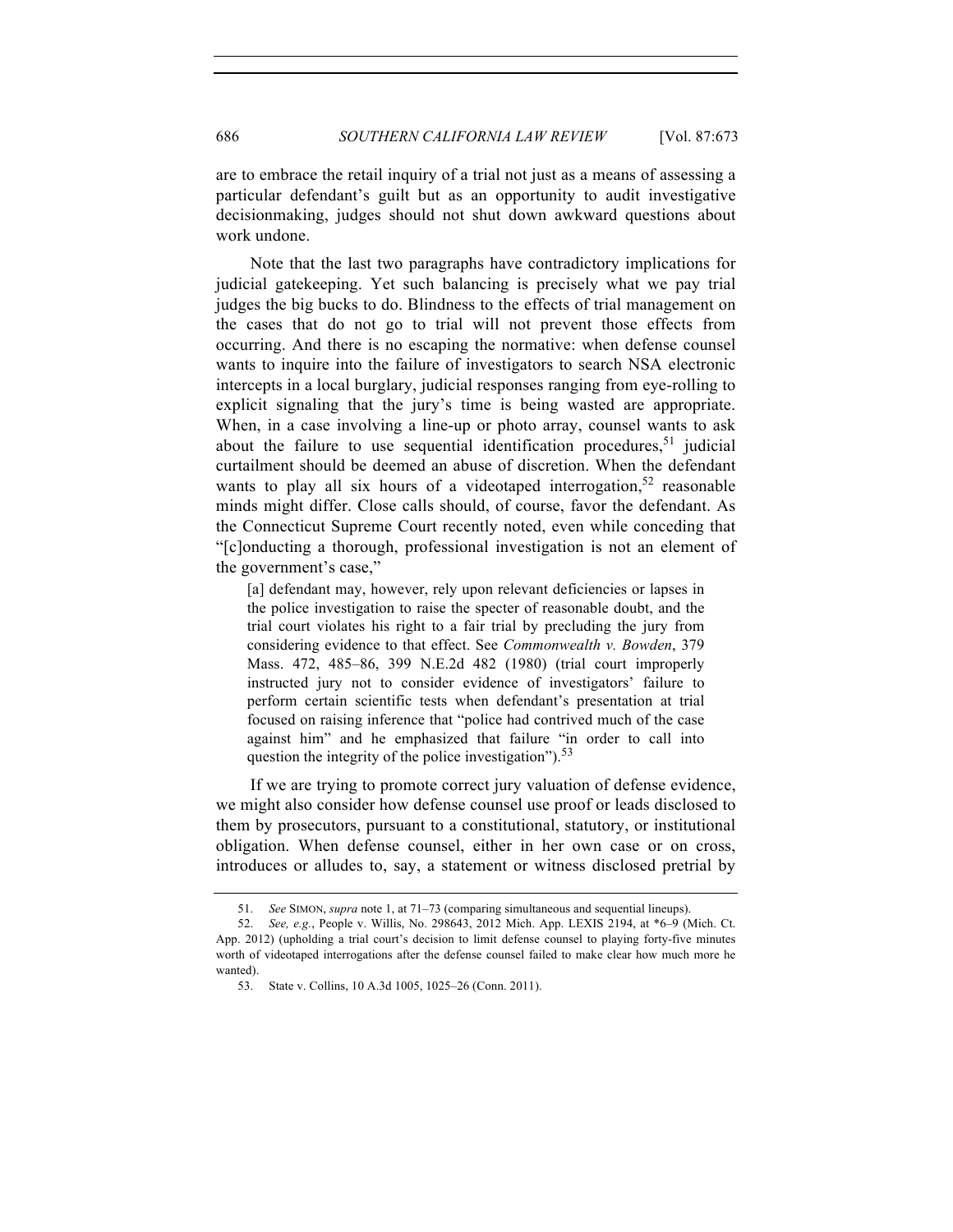the prosecution, but not thus far introduced, one can imagine at least three possible jury assessments (or some combination thereof). If the jurors did not know where defense counsel got the proof, they might easily misassess prosecutorial thoroughness or integrity and think: "if the prosecutor missed this, her investigation must have been pretty shoddy or one-sided," or "if the prosecutor knew about this and did not tell us, our prior baseline confidence in government regularity needs to be recalculated." Of course, defense counsel might, himself, clarify the source of the evidence to prevent jurors from speculating in a third direction: that notwithstanding the absence of a burden, defense counsel looked hard for evidence to undercut the prosecution's case, and this and other such proof was the best he could find.<sup>54</sup> I am not arguing for a particular protocol to govern disclosed evidence, but simply that giving serious attention to the jury as the diagnostician of reasonable doubt and the assessor of investigative adequacy may require us to do more to clarify the source of evidence.

Ensuring that trial juries are given evidentiary grist for finding doubt will not be enough if we do not equip them to think productively about what doubts are reasonable. At the very least, juror doubts ought not be dispelled with gratuitous, even misleading, instructions.<sup>55</sup> Faced with defense arguments about forensic tests not pursued, some prosecutors are tempted to request "anti-CSI effect" instructions. The theory is that defendants should be prevented from tapping into the so-called CSI effect, which supposedly leads jurors to expect real investigations to be as exhaustive and sophisticated as those in fake TV dramas. <sup>56</sup> It is not at all clear that there is a CSI effect for prosecutors to worry about.<sup>57</sup> Far clearer is the risk—recognized by some courts in recent years<sup>58</sup>—that some variant

<sup>54.</sup> *See* Liebman et al., *supra* note 48, at 645–46, 645 n.306 (2012) (explaining the "weak evidence effect").

<sup>55.</sup> *See, e.g.*, United States v. Ramirez, 714 F.3d 1134, 1138–39 (9th Cir. 2013) (finding that the trial judge erred by instructing the jury not to "speculate" as to why the government had not called a cooperating witness (internal quotation marks omitted)).

<sup>56.</sup> *See, e.g.*, Donald E. Shelton, *The 'CSI Effect': Does It Really Exist?*, NAT'L INST. JUST., Mar. 2008, at 1, *available at* https://www.ncjrs.gov/pdffiles1/nij/221501.pdf (evaluating the CSI Effect).

<sup>57.</sup> *See* Tom R. Tyler, *Viewing* CSI *and the Threshold of Guilt: Managing Truth and Justice in Reality and Fiction*, 115 YALE L.J. 1050, 1053–54 (2006) ("While the *CSI* effect has been widely noted in the popular press, there is little objective evidence demonstrating that the effect exists. As is often the case with legal issues, the pace of public discussion has outstripped the ability of scholars to research the issue. Lacking any empirical data, discussions of the *CSI* effect have instead been based upon the personal impressions of lawyers and legal scholars." (footnote omitted))

<sup>58.</sup> *See* Wheeler v. United States, 930 A.2d 232, 235 (D.C. 2007) ("We hold that an instruction to the jury that the lack of fingerprint evidence cannot, as a matter of law, constitute reasonable doubt impermissibly invaded the jury's exclusive province to weigh the evidence as a whole against the standard of reasonable doubt, and requires reversal even under the high standard for plain error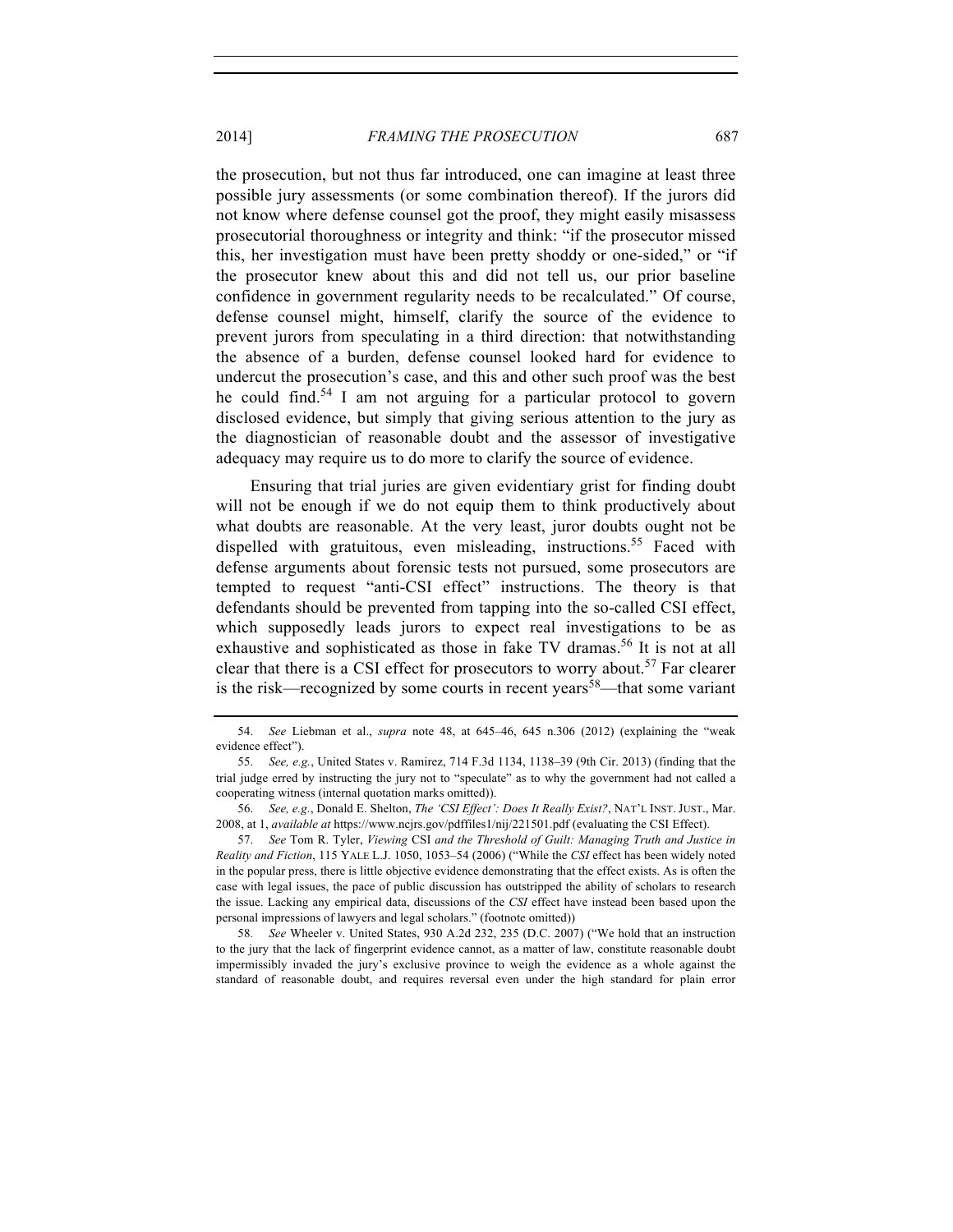of the anti-CSI instruction will relieve the prosecution of its burden of proof. The question is not whether the prosecution is legally required to use any particular investigative technique or conduct any particular forensic analysis. Rather, it is whether, in the context of the case, the jury will take a judge's authoritative denial of any such legal obligation as a conclusive excusal of investigative inadequacies.

Here, again, a balance must be struck that might vary from jurisdiction to jurisdiction, even from county to county.<sup>59</sup> We certainly do not want the police to practice the law enforcement version of "defensive medicine," ordering unneeded expensive tests to satisfy unreasonable jury expectations. But where the adequacy of an investigation is hotly contested, even the most anodyne judicial expressions concerning the prosecution's investigative burden are fraught, and particularly when their systemic effects are considered, ought to be deployed with more care.

Indeed, we need to think more generally about the mix of permitted argument, case-specific expert evidence, and both tailored and general judicial instruction that juries need to properly assess the strength of the prosecution's case.<sup>60</sup> Doors hitherto closed on defense lines of attack are slowly starting to open to various degrees in various jurisdictions. The Connecticut Supreme Court, for example, recently reversed itself and joined a growing number of courts holding that qualified expert testimony on the reliability of eyewitness identifications does not "invade the province of the jury."<sup>61</sup> Cautionary instructions on eyewitness testimony

59. The size and heterogeneous nature of the U.S. judicial system challenges every evidence law generalization. Hence my utterly contestable "methodology" here: broad opining with minimal secondary support, coupled with citation of recent illustrative cases.

review."); Samba v. State, 49 A.3d 841, 843 (Md. Ct. Spec. App. 2012) (holding that a trial court erred in giving an anti-CSI effect jury instruction: "[b]ecause (1) there was no defense 'overreaching' warranting such an instruction as a curative measure, (2) the trial court failed to instruct the jury to consider the lack of forensic evidence in evaluating reasonable doubt, and (3) the State used the instruction to undermine appellant's legitimate 'failure to fingerprint' defense, appellant's weapons convictions must be reversed"); Allen v. State, 42 A.3d 708, 711–16 (Md. Ct. Spec. App. 2012) (holding that no curative instruction was needed because there was no defense argument that distorted the law or was overreaching); Commonwealth v. Seng, 924 N.E.2d 285, 297 (Mass. 2010) ("In this case, the judge acted properly when he cautioned the jury about the relevance of 'CSI' after it was referenced in testimony, but it was undesirable for him to do so again in his jury instructions.").

<sup>60.</sup> *See* Spottswood, *supra* note 47, at 171–99 (applying dual-process models of cognition to the context of legal factfinding).

<sup>61.</sup> State v. Guilbert, 49 A.3d 705, 731–32 (Conn. 2012); Commonwealth v. Silva-Santiago, 906 N.E.2d 299, 307–08, 314 (Mass. 2009) (permitting an eyewitness identification expert to testify that police failed to follow five recommended procedures, including showing photographs sequentially). For a sense of the law in other jurisdictions, see United States v. Smithers, 212 F.3d 306, 314 (6th Cir. 2000) (holding that a district court abused its discretion by excluding an expert witness's testimony without first conducting a hearing pursuant to *Daubert*). *But see* United States v. Smith, 156 F.3d 1046,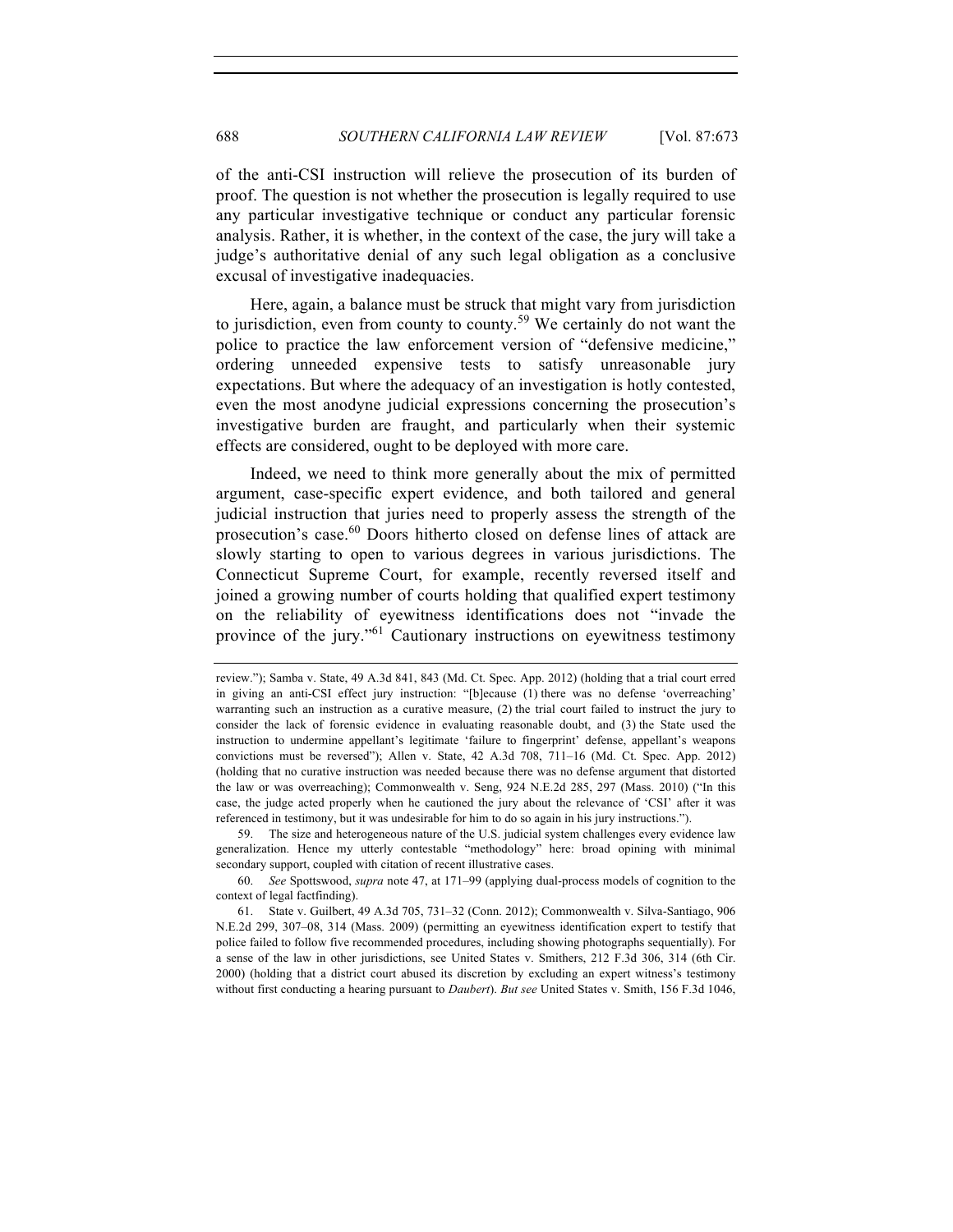will soon become more common,<sup>62</sup> as will (perhaps) cautionary instructions when police have failed to videotape an interrogation from which statements have been introduced. $63$  We may even see expert testimony on how certain interrogation techniques combine with psychological factors to generate false confessions.<sup>64</sup>

One hardly wants to declare victory in battles that are far from over in so many jurisdictions. And, but for the fact that so few will read this piece, I would worry that the best could be the enemy of the good, particularly in a world where defendants and reformers bear the burden of persuasion. Still, at least in our insulated circles, we need to consider the trade-offs among these pedagogical measures. One doubts that there is a single optimal mix of measures for all jurisdictions. On the other hand, judicial

64. *See* People v. Kowalski, 821 N.W.2d 14, 19 (Mich. 2012) (holding that the expert testimony was potentially admissible, but the trial court "did not abuse its discretion by excluding the expert testimony regarding the published literature on false confessions and police interrogations on the basis of its determination that the testimony was not reliable, even though the subject of the proposed testimony is beyond the common knowledge of the average juror," but also holding that the trial court "abused its discretion by excluding the proffered testimony regarding defendant's psychological characteristics because it failed to consider this evidence separately from the properly excluded general expert testimony").

<sup>1053–54</sup> (10th Cir. 1998) (holding that expert testimony on eyewitness identification may be properly admitted in some circumstances, but the trial court did not abuse its discretion by excluding it in this case); United States v. Brien, 59 F.3d 274, 277–78 (1st Cir. 1995) (declining to adopt a blanket rule that qualified expert testimony regarding eyewitness identification must be routinely admitted or excluded, but upholding the trial court's decision to exclude the testimony in this case); United States v. Christophe, 833 F.2d 1296, 1299–300 (9th Cir. 1987) (finding that the exclusion by the district court of expert testimony about the reliability of eyewitness testimony was not an abuse of discretion, as "skillful cross examination of eyewitnesses, coupled with appeals to the experience and common sense of jurors, will sufficiently alert jurors to specific conditions that render a particular eyewitness identification unreliable").

<sup>62.</sup> *See, e.g.*, Commonwealth v. Pires, 899 N.E.2d 787, 790–92 (Mass. 2009) (holding that an instruction allowing the jury to "consider whether or not the witness might simply be mistaken," which accompanied an instruction on the possibility of mistaken identification, was sufficient "to apprise the jury on the possibility of an 'honest but mistaken' identification").

<sup>63.</sup> *See* State v. Lockhart, 4 A.3d 1176, 1180–92 (Conn. 2012) (declining to mandate recording policy and reviewing law in other jurisdictions); Commonwealth v. DiGiambattista, 813 N.E.2d 516, 533–34 (Mass. 2004) (declining to create an exclusionary rule for unrecorded confessions, but holding that "when the prosecution introduces evidence of a defendant's confession or statement that is the product of a custodial interrogation or an interrogation conducted at a place of detention (e.g., a police station), and there is not at least an audiotape recording of the complete interrogation, the defendant is entitled (on request) to a jury instruction advising that the State's highest court has expressed a preference that such interrogations be recorded whenever practicable, and cautioning the jury that, because of the absence of any recording of the interrogation in the case before them, they should weigh evidence of the defendant's alleged statement with great caution and care"); Andrew E. Taslitz, *High Expectations and Some Wounded Hopes: The Policy and Politics of a Uniform Statute on Videotaping Custodial Confessions*, 7 NW. J.L. & SOC. POL'Y 400, 427–32 (2012) (examining the efficacy of cautionary instructions for violating a proposed recording requirement for confessions).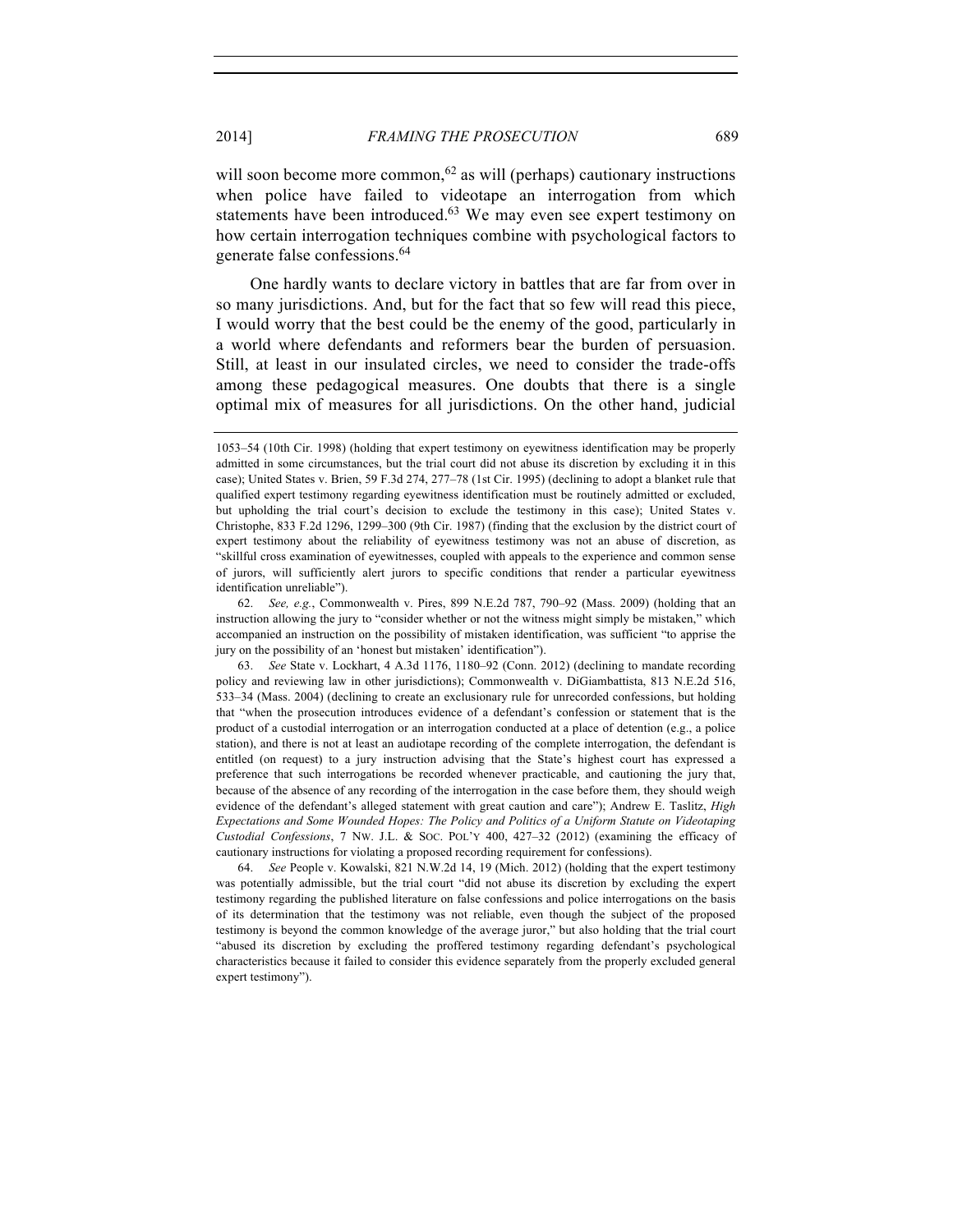management considerations argue for appellate courts to make some choices in this area. A fact-sensitive "totality of the circumstances" approach<sup>65</sup> that defers to trial court discretion on the appropriate mix of argument and instructions will, given the press of business, likely drive the problem under the rug, with most efforts simply affirmed on appeal when contested. And however much one applauds the readiness of more courts to allow expert testimony in these areas, such resource-intensive retail moves can offer only sporadic relief.

Having opened the door to a few educational experts, we must think beyond them.66 Resource concerns argue for top-down measures like pattern instructions promulgated at the wholesale level. While there is evidence that jurors do not fully absorb instructions,  $67$  those studies do not adequately consider that the relevant "treatment" is not just the giving of instructions, but their deployment by counsel in argument (or their effective preclusion or weakening of certain counter-arguments).<sup>68</sup> The next goal will be to hardwire what we have learned from experts into the trial process to ensure that expert testimony is used more equitably and perhaps more sparingly. Indeed, the highest and best use of their expertise may be to inform investigations, not trials.

#### III. DEFENDING THE CASE?

The focus so far—both in the developing case law and this Essay has been to ensure that defendants are given a fair chance to expand the tight evidentiary frame proffered by the prosecution: to show the pieces that do not fit and the ones that were crammed in. And that is the appropriate place to start. To be sure, the asymmetry of appellate relief there being no appeal from acquittals—means that challenged restrictions on defense efforts will necessarily loom larger than restrictions on the prosecution in the reported cases. But, notwithstanding the challenge of developing rigorous empirical proof, I would be surprised if courtroom

<sup>65.</sup> *Guilbert*, 49 A.3d at 745 (Zarella, J., concurring) (suggesting a totality of the circumstances approach in a case involving an eyewitness identification expert).

<sup>66.</sup> I distinguish "educational" experts from qualified "hard" forensic science experts testifying to DNA or other such testing.

<sup>67.</sup> *See* Shari Seidman Diamond, Beth Murphy & Mary R. Rose, *The "Kettleful of Law" in Real Jury Deliberations: Successes, Failures, and Next Steps*, 106 Nw. U. L. Rev. 1537, 1537 (2012) (discussing studies suggesting jury inadequacies, but finding, based on evidence from the deliberations in fifty real civil cases, that "juries in typical civil cases pay substantial attention to the instructions and that although they struggle, the juries develop a reasonable grasp of most of the law they are asked to apply").

<sup>68.</sup> *See* David Alan Sklansky, *Evidentiary Instructions and the Jury as Other*, 65 STAN. L. REV. 407, 431–35 (2013) (explaining the design flaws of mock jury studies).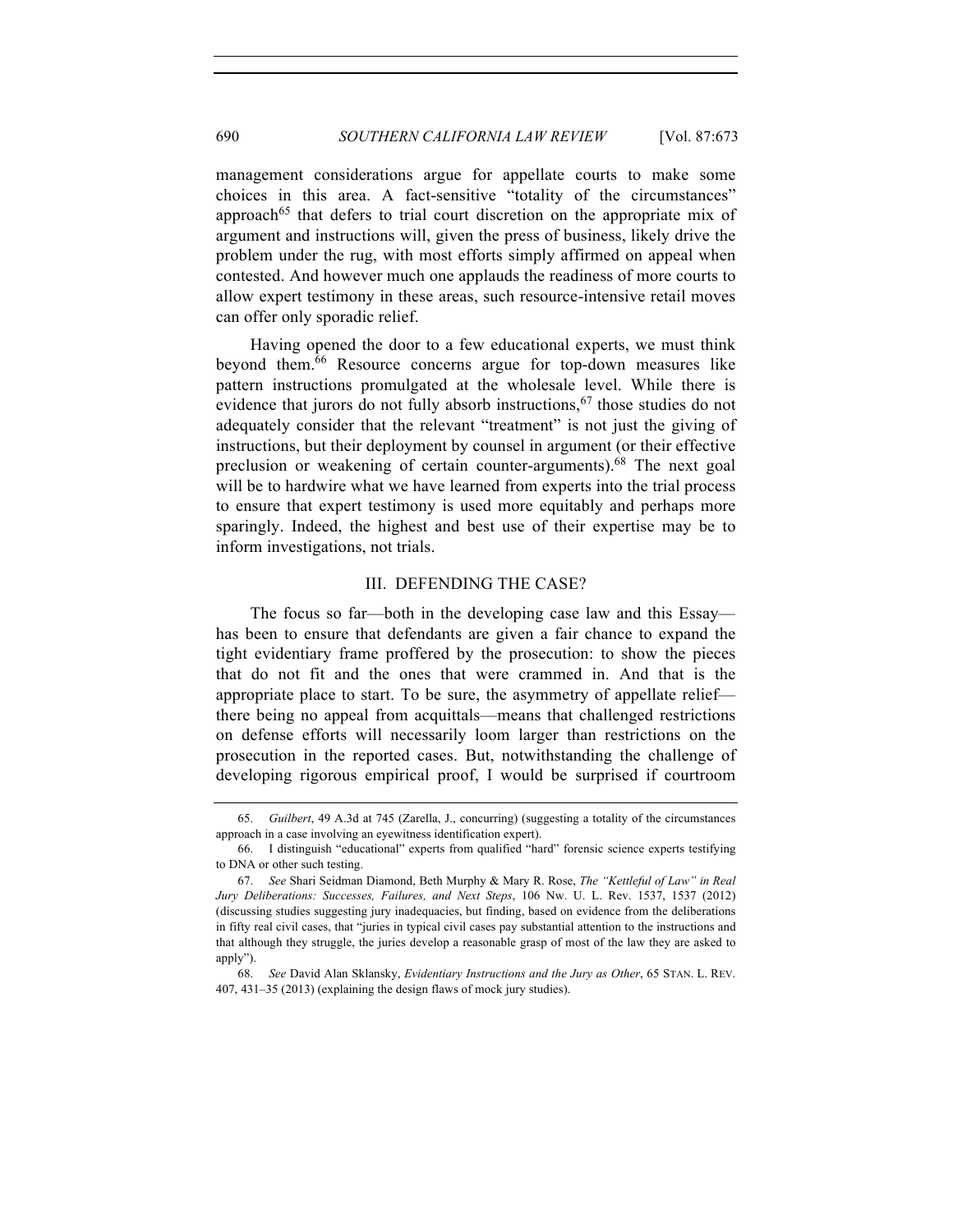denizens of any jurisdiction had confidence that grist for reasonable doubt was regularly exposed and pursued, or thought that prosecutors were more likely than defense counsel to be disadvantaged by restrictive rulings and instructions.

It is not premature, however, to start thinking about how the prosecution should be allowed to respond to expansions of its evidentiary frame, and about the extent to which those responses can expand the frame even further. There are several reasons to do so. First, judges who had a clearer sense of how and when prosecutors could explain away an alleged deficiency would surely be more receptive to defense challenges in the first place. (My underlying empirical assumption is that some combination of the umpirial ethic and the comfort of a spectator's seat leads most judges to prefer that the adversary system run its course, so long as it moves smoothly.) Second, whatever one's optimal ratio of false positives to false negatives,<sup>69</sup> there are at least some guilty defendants who one does not want walking free.<sup>70</sup> Finally, even if the radically unequal balance of power in American criminal justice systems (understandably) leads one to be unsympathetic to the prosecutor whose case is misleadingly tanked, the place of trials in the larger investigative ecosystem should make one worry about courtrooms where good police work gets pooled with bad in the minds of jurors. Resources are always finite and investigations will always be subject to the law of diminishing returns. Some cases may need to be brought even though they will never be "slam dunks." Still, wide variations in the competence and zeal of investigations are inevitable, and certainly from a systemic approach, we should equip juries to discern the good from the bad and where their case falls in that spectrum.

Some of this separation process is straightforward and barely noticed. For example, the police officer cross-examined on his failure to talk to more people at the crime scene can, on redirect, explain that there were not any more witnesses to interview. Where cross has suggested gaps in the chain of custody supporting a physical exhibit, a prosecutor can provide the links on redirect, call new witnesses, or wait until summation and suggest the absence of any reason to doubt evidentiary integrity. Similarly, the prosecution witness impeached with prior inconsistent statements can be

<sup>69.</sup> *See* Alexander Volokh, N *Guilty Men*, 146 U. PA. L. REV. 173, 174–76 (1997) (debating the Blackstone ratio against other adopted ratios to find the optimal theoretical balance of false negatives to false positives).

<sup>70.</sup> *See* Ronald J. Allen & Larry Laudan, *Deadly Dilemmas*, 41 TEX. TECH L. REV. 65, 68–69 (2008) (challenging the conventional perspective set out by the Blackstone ratio, and discussing the balancing of risks on both sides of the equation from errors (either wrongful prosecution or acquittal)).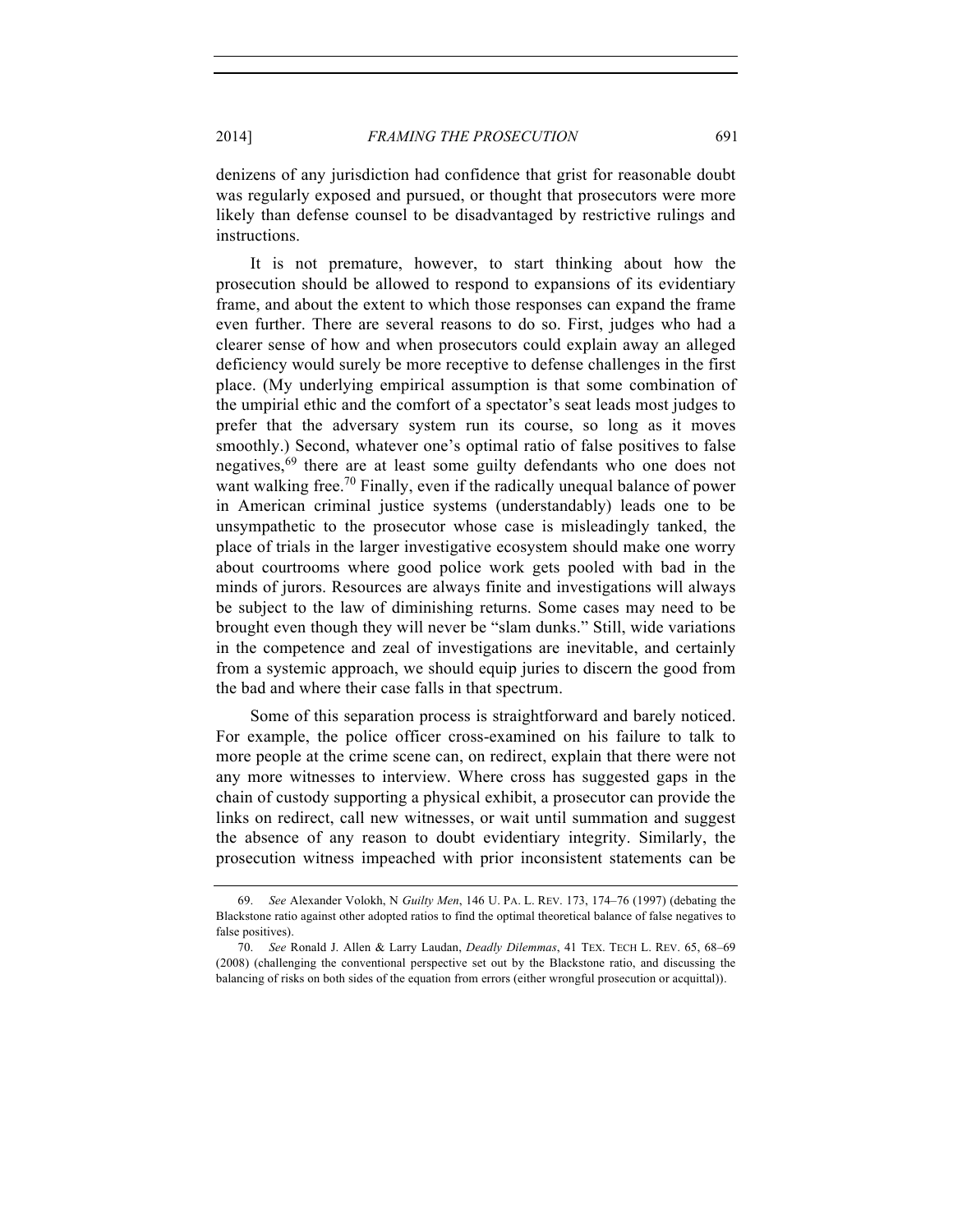rehabilitated through the introduction of prior consistent statements or redirect examination that allows the witness to explain the inconsistency away.<sup>71</sup> The fuss defense counsel makes over the failure to obtain touch DNA results from a firearm can be met with testimony about the impossibility of doing so in that specific instance. Expert testimony might be permitted to explain away what defense counsel suggested was curious victim behavior in, for example, sexual and domestic violence cases.<sup>72</sup>

The process will not always be easy, however. Thus, we return to the Massachusetts Supreme Judicial Court's reference in *Commonwealth v. Bright* to the prosecution's freedom, on redirect, to "explain why particular leads were not followed."<sup>73</sup> Sometimes trial courts will avoid the issue, conducting their own inquiry outside of the jury's presence and then rejecting defense evidence of a disregarded tip as unduly speculative.<sup>74</sup> And when a prosecutor does offer an explanation, courts will likely give her some leeway, as the defendant was the one who opened the door (and the evidentiary frame). Yet, what happens when the real reason a tip was not pursued was "I have had considerable experience with this kind of case in this neighborhood, and the tip just didn't make sense"? Or, "word on the street is that the guy pointing the finger at [third party] regularly talked trash about [third party]"? A tough balance needs to be struck in these cases: should the prosecution be hamstrung in its ability to respond to perfectly fair but answerable defense challenges, the jury will not be able to assess the reasonableness of the doubt that has been raised. On the other hand, allowing the prosecution to freely offer explanations of this sort raises grave concerns about the deployment of official authority.

Evidence doctrine has long tried—with various degrees of success

<sup>71.</sup> *See, e.g.*, Commonwealth v. Seng, 924 N.E.2d 285, 293–94 (Mass. 2010) ("It is clear that the Commonwealth was entitled to rebut in some fashion the impression left by the defendant's crossexamination. While generally, 'impeachment of a witness by prior inconsistent statements or omissions does not, standing alone, entitle the adverse party to introduce other prior statements made by the witness that are consistent with his trial testimony,' the Commonwealth is permitted to rehabilitate the witness by asking questions designed to explain or contradict the inconsistency even though prior consistent statements by the witness are implicated." (citation omitted)). Also, the prior consistent statement may be admissible only on credibility and not for its truth (under a jurisdiction's hearsay rule), so long as the distinction is made clear. *See* United States v. Al-Moayad, 545 F.3d 139, 167–68 (2d Cir. 2008) (finding reversible error where no such distinction was drawn).

<sup>72.</sup> JENNIFER G. LONG, INTRODUCING EXPERT TESTIMONY TO EXPLAIN VICTIM BEHAVIOR IN SEXUAL AND DOMESTIC VIOLENCE PROSECUTIONS 17–26 (2007), *available at* http://www.ndaa.org/pdf/pub\_introducing\_expert\_testimony.pdf.

<sup>73.</sup> Commonwealth v. Bright, 974 N.E.2d 1092, 1109 (Mass. 2012).

<sup>74.</sup> *See, e.g.*, United States v. Patrick, 248 F.3d 11, 22–23, 22 n.10 (1st Cir. 2001) (holding that the trial court did not abuse its discretion by excluding a detective's notation of an informant tip pointing to an alternative suspect, even if the evidence had some probative value).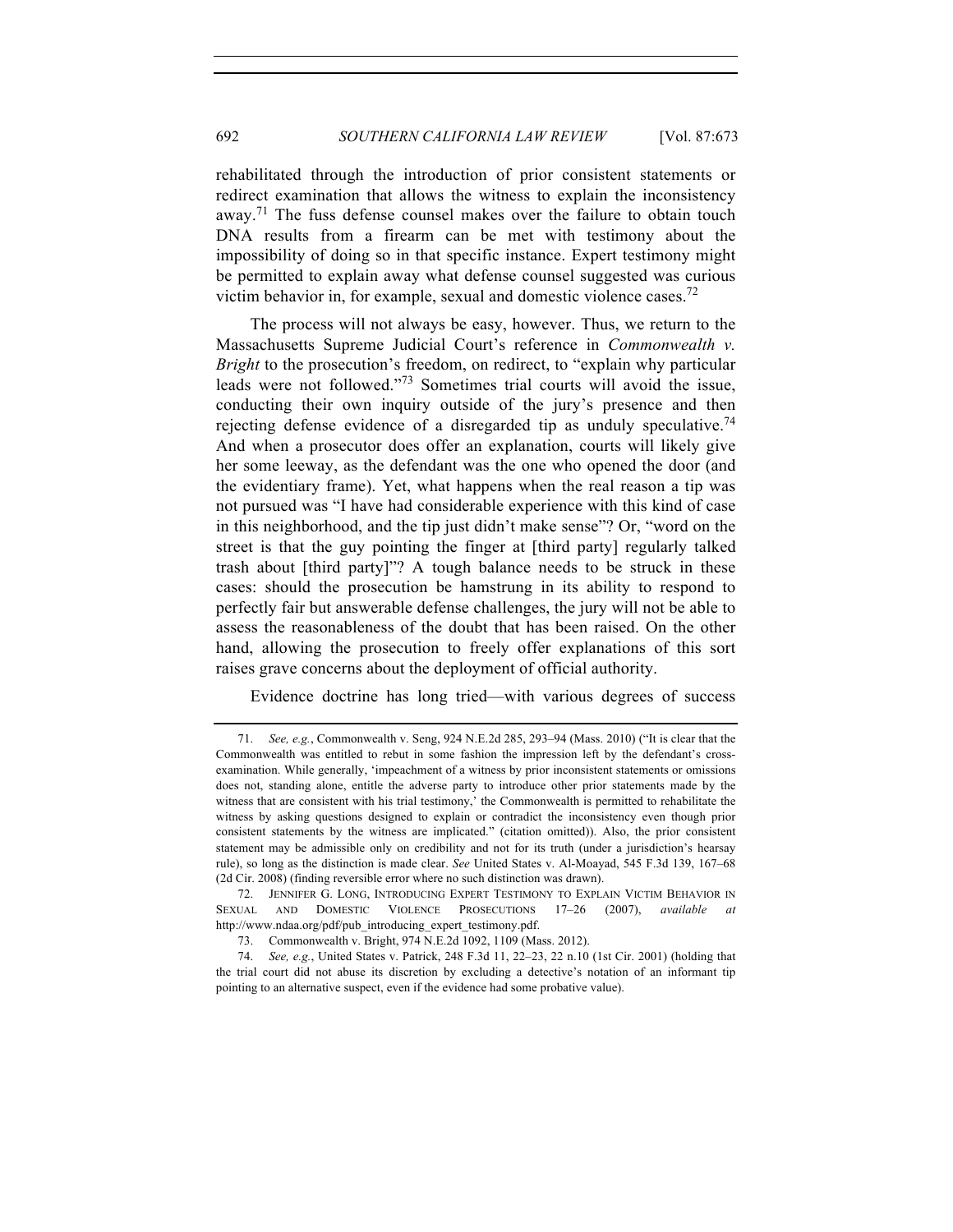across jurisdictions—to ensure that police officers do not throw their weight around on the witness stand. Troubled by a case in which a police officer had expressed his opinion that an observed transaction was the drug sale at issue, the New Jersey Supreme Court recently rejected the notion that there is an additional category of testimony between "fact testimony, through which an officer is permitted to set forth what he or she perceived through one or more of the senses" and qualified expert testimony that "explain[s] the implications of observed behaviors that would otherwise fall outside the understanding of ordinary people of the jury.<sup>"75</sup> Other courts have hewed to that line, for fear that the wide investigative knowledge of an officer will lead juries to be unduly deferential.<sup>76</sup> How the legitimate concerns articulated in these cases can accommodate explanations that go to an investigation's reasonableness needs far more thought. If trials are to be intensive inquiries into the adequacy of case construction, investigators need to be able to explain their decisions with reference to the expertise that (one hopes) they have.

It is worrisome enough when a police officer deploys his authority and expertise, but at least he is amenable to cross-examination and lacks the status of the prosecutor in the courtroom—the acknowledged representative of "the People," "the Commonwealth," or "the Government." So it is probably worse when a prosecutor "vouches" for a witness by, say, suggesting that a police officer's testimony should be believed because the officer would be fired if he perjured himself. As the Ninth Circuit recently explained,

[E]ven when grounded in an inference from the evidence, a prosecutorial statement may nevertheless be considered impermissible vouching if it "place[s] the prestige of the government behind the witness" by providing "personal assurances of a witness's veracity."

Vouching of that sort is dangerous precisely because a jury "may be inclined to give weight to the prosecutor's opinion in assessing the credibility of witnesses, instead of making the independent judgment of credibility to which the defendant is entitled." It is up to the jury—and

<sup>75.</sup> State v. McLean, 16 A.3d 332, 345, 346 (N.J. 2011).

<sup>76.</sup> *See, e.g.*, United States v. Smith, 640 F.3d 358, 65–66 (D.C. Cir. 2011) (finding that, although the court's admission of lay testimony was an error under FRE 701 because it was based on specialized knowledge gained from working on other drug investigations, the error was harmless because the agent would have qualified as an expert and offered the same testimony); United States v. York, 572 F.3d 415, 425–26 (7th Cir. 2009) (acknowledging that, although the practice of allowing a witness to testify as both an expert and fact witness in the same trip to the witness stand is routinely upheld, the witness's dual role might confuse the jury); United States v. Garcia, 413 F.3d 201, 215–17 (2d Cir. 2005) (finding that a DEA agent's opinion that the defendant was a partner in charged cocaine distribution conspiracy was not admissible as lay opinion testimony).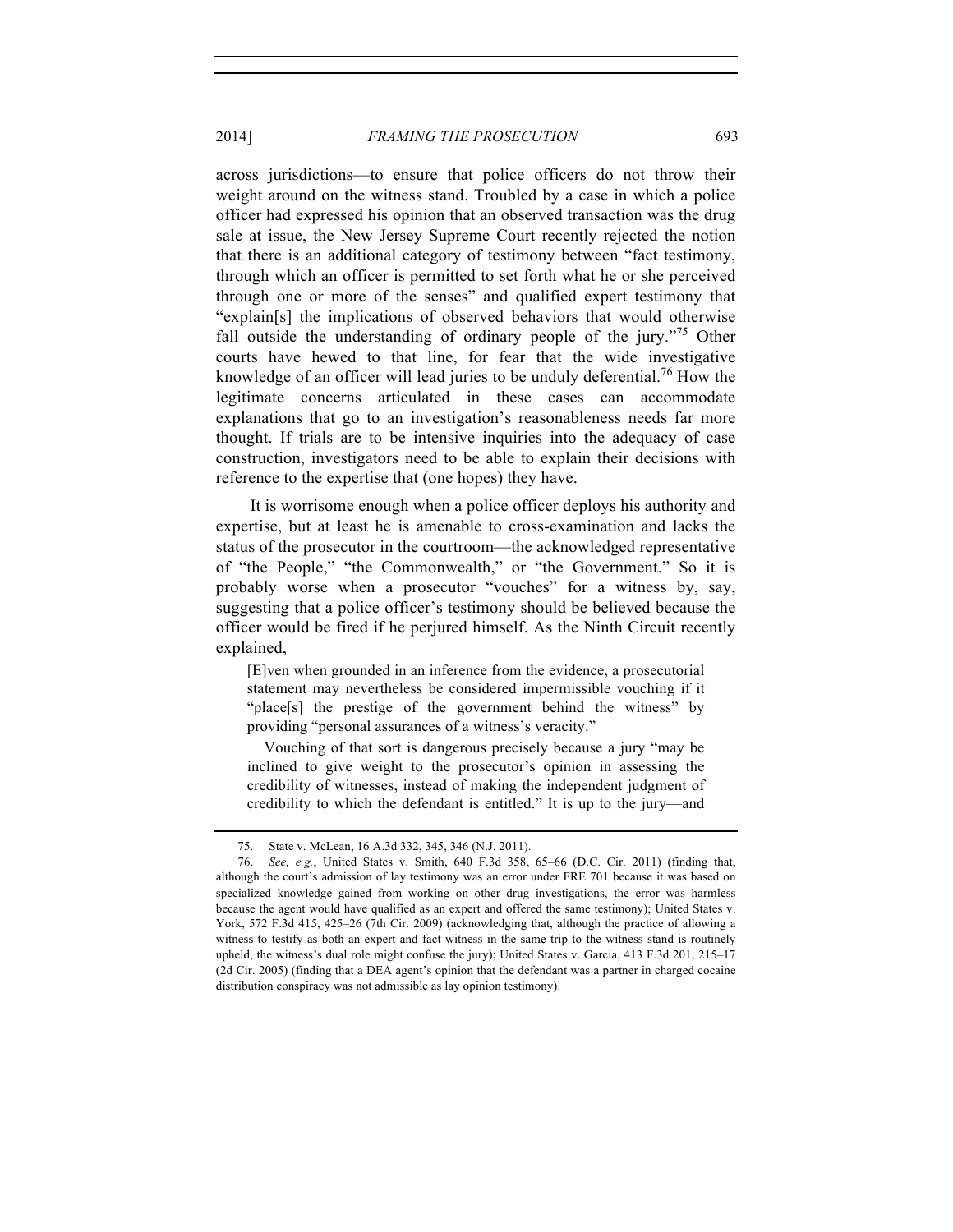694 *SOUTHERN CALIFORNIA LAW REVIEW* [Vol. 87:673

not the prosecutor—to determine the credibility of a witness' testimony. . . .

. . . .

In that respect we stress that the ethical bar is set higher for the prosecutor than for the criminal defense lawyer—a proposition that has been clear for at least seven decades. Although to be sure no lawyer, either public or private, should lay his or her own credibility on the line by expressing his or her own opinion about a witness' believability, the difference is that a private lawyer's impropriety in that respect carries no implication of official governmental support. $77$ 

How, then, is the prosecution supposed to respond when defense counsel is permitted to introduce prior statements by the prosecutor's office, or perhaps even another office, that undercut the view of the facts that the prosecution now urges the jury to accept? While I do not know how often this question comes up, it has been posed several times in the Second Circuit alone in cases reversing convictions based, in part, on a trial court's failure to admit the prior, allegedly undercutting claims.<sup>78</sup> In the cases I have come across, the appellate court has found error in the trial court's failure to admit prior inconsistent prosecutorial statements. And one can cogently argue that juries should be alerted to prosecutorial flip-flips on factual positions, as such reversals surely suggest the existence of some doubt.<sup>79</sup> Prosecutors are (or should be) experts on their cases, and one might infer a lot from their assessments or actions. Cynthia Jones recently

<sup>77.</sup> United States v. Weatherspoon, 410 F.3d 1142, 1147–48 (9th Cir. 2005) (second alteration in original) (citations omitted).

<sup>78.</sup> *See* United States v. White, 692 F.3d 235, 244–45, 248–51 (2d Cir. 2012) (vacating and remanding after finding that the district court erred in excluding nonharmless evidence of government's charging decisions, and that the district court should have allowed the defendant to cross-examine an officer about a judge's finding in a separate case that would unequivocally discredit his testimony); United States v. Salerno, 937 F.2d 797, 812 (2d Cir. 1991) (holding that a jury was entitled to know that the government had, in a prior prosecution, characterized the defendant as a "puppet on a string" even though it now charged him as a "bid-rigger"), *rev'd*, 505 U.S. 317 (1992); United States v. GAF Corp., 928 F.2d 1253, 1255 (2d Cir. 1991) (reversing based, in part, on failure to admit the government's initial—later superseded—bill of particulars). I should disclose that this issue has been bugging me since I worked on the briefs for the government in *Salerno* and *GAF*. *See also* Harris v. United States, 834 A.2d 106, 112 (D.C. 2003) (finding error in the exclusion of a police officer's affidavit relied on by the prosecutor to obtain a search warrant); Bellamy v. State, 941 A.2d 1107, 1113–14 (Md. 2008) (holding that the trial court's exclusion of a prosecution proffer from an accomplice's plea hearing was erroneous); State v. Cardenas-Hernandez, 579 N.W.2d 678, 686 (Wis. 1998) (holding that a prosecutor's statements in prior court proceedings were not admissible).

<sup>79.</sup> *See* Anne Bowen Poulin, *Prosecutorial Inconsistency, Estoppel, and Due Process: Making the Prosecution Get Its Story Straight*, 89 CALIF. L. REV. 1423, 1473 (2001) (arguing that prosecutorial inconsistency violates the defendant's due process rights by misleading the jury and suggests reasonable doubt).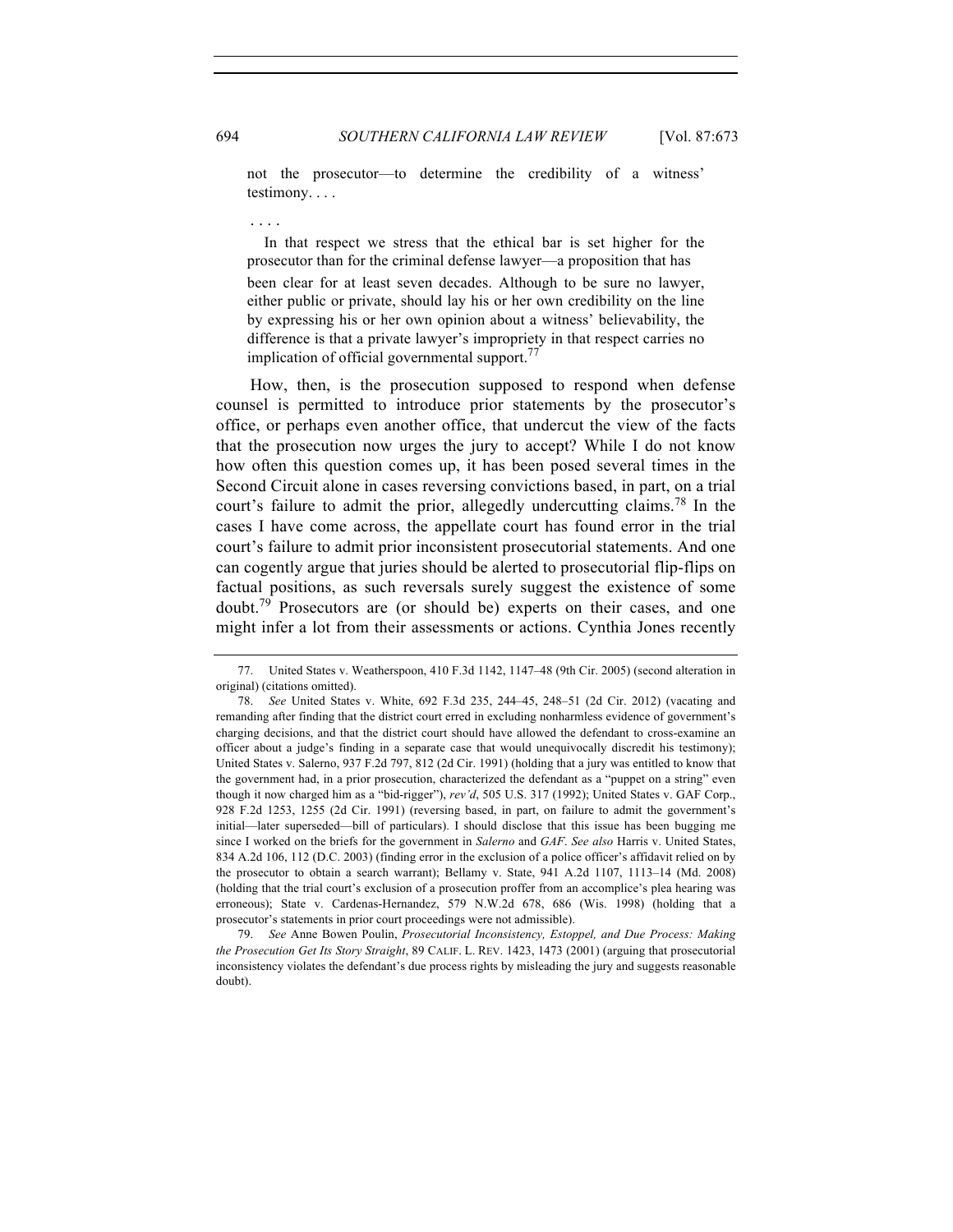suggested that juries be told about the government's intentional violation of its constitutional disclosure obligations (should such violations come to light), and be allowed to infer "consciousness of a weak case."<sup>80</sup> If courts are to become more hospitable to these types of defense arguments, however, we need to give equal thought to permissible answers that will clarify (if possible) the alleged inconsistency. This gets messy indeed. I do not doubt that a large prosecutor's office could spare an assistant to testify that "our initial view of the case was X, but after considering the following we are convinced that the correct view is Y." Whether this is a tolerable expansion of the evidentiary frame is another matter. Unless courts plan to relax the prohibition on prosecutorial vouching—and I do not suggest any such thing—they need to recognize that opening the door to defendants on that score without keeping it open for prosecutors will come at the expense of either the truth-finding process or thoughtful prosecutorial decisionmaking, or both.

One last thought as we consider smashing through the evidentiary frame to allow prosecutors to explain why apparent holes in their cases are not actually holes and why the apparent weakness are not actually weaknesses. The last decade has seen a growing literature on the cognitive distortions that may prevent police officers and prosecutors from seeing the deficiencies of their own cases.<sup>81</sup> And may that literature continue to grow, for this is a critical challenge that can be addressed only through a mix of legal doctrine, institutional design, culture,  $82$  and training. We need more progress, however, on how—outside those cases in which forensic evidence, rightly done, allows a more rigorous approach to probability  $83$  prosecutors can legitimately be convinced of guilt in a messy world of epistemological challenges and bureaucratic limitations. And while we are looking into this, we might want to consider the degree to which the

<sup>80.</sup> Jones, *supra* note 30, at 421–22 (internal quotation marks omitted).

<sup>81.</sup> *See* Keith A. Findley, *Tunnel Vision*, *in* CONVICTIONS OF THE INNOCENT: LESSONS FROM PSYCHOLOGY RESEARCH 303, 303–19 (Brian L. Cutler ed., 2012) (examining the causes and effects of tunnel vision within the criminal justice system); SIMON, *supra* note 1, at 25–26 (explaining how "people's reasoning processes are readily biased when they are motivated by goals other than accuracy"); Alafair S. Burke, *Improving Prosecutorial Decision Making: Some Lessons of Cognitive Science*, 47 WM. & MARY L. REV. 1587, 1602–13 (2006) (noting how prosecutors may suffer from confirmation bias and other cognitive limitations); Keith A. Findley & Michael S. Scott, *The Multiple Dimensions of Tunnel Vision in Criminal Cases*, 2006 WIS. L. REV. 291, 307–22 (same); Richman, *supra* note 8, at 804 (same).

<sup>82.</sup> For thoughts on how to instill an ethical prosecutorial culture, see generally James B. Comey, *"The Way Things Are Done Around Here" Prosecutors and Ethical Culture* (unpublished manuscript) (on file with author).

<sup>83.</sup> *See* Liebman et al., *supra* note 48, at 633–38 (discussing "big" and "small" evidence," direct and circumstantial).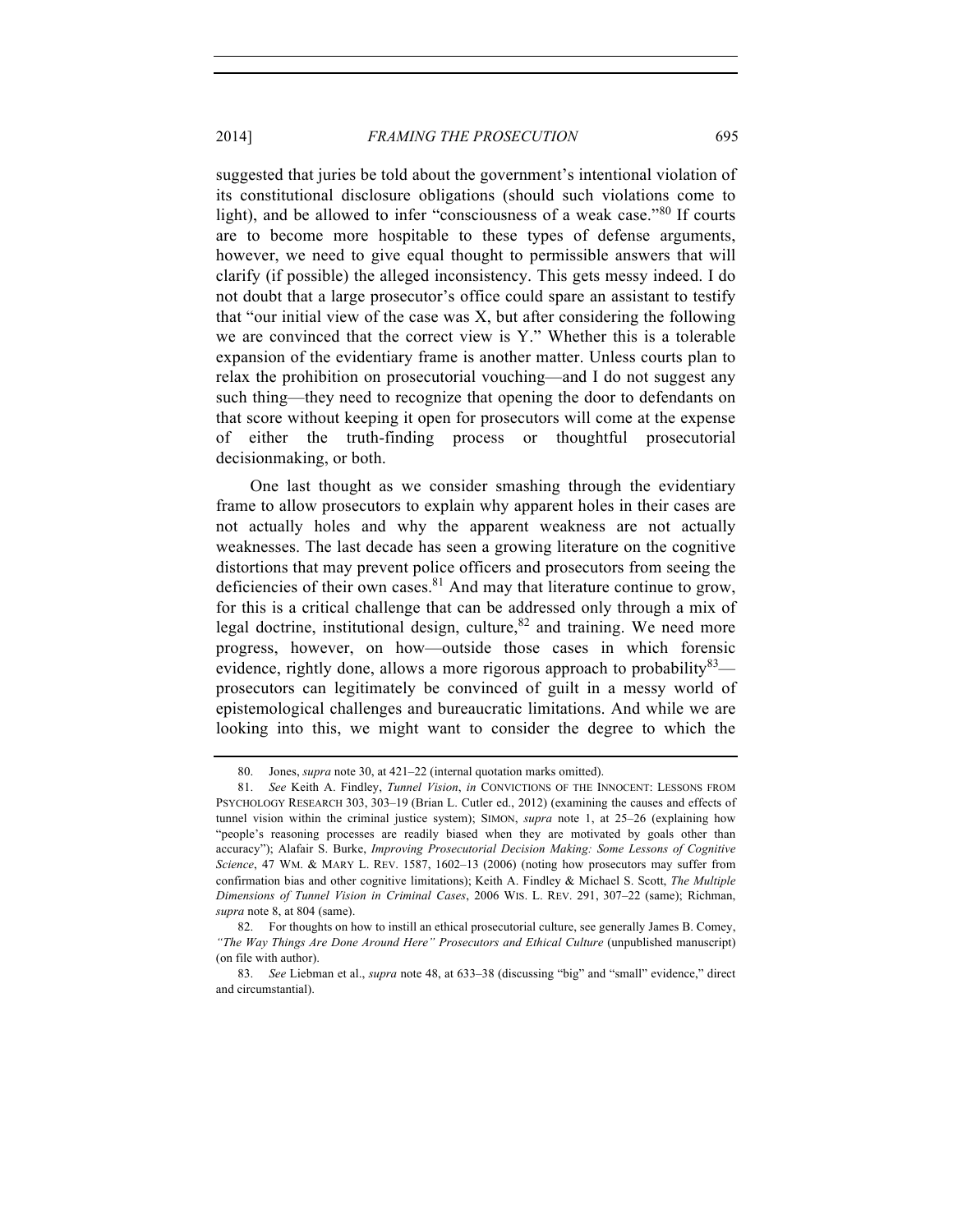responsible and professional prosecutor, being so convinced, can share the basis for her confidence with the jury.

How does a prosecutor signal to the jury that a careful, thoughtful investigation was carried out? The weird "coincidence" in the trial testimony of two prosecution witnesses on some minor observation may be merely a misleading artifact of trial preparation, but all sorts of other coincidences that arise as the investigation unfolds are not. If one thinks about how an investigator comes to believe he has the right person, it is the time sequence of statements and the varying contexts in which they were made that do much of the work. The way an investigator comes to know a case is, thus, quite different from the way a jury comes to know a case. Should we embrace this difference or try to limit it? When I was a prosecutor, I was struck by the challenge of showing the jury precisely what it was that led me to credit a witness's (particularly a cooperator's) story. To what extent would jurors' diagnostic capabilities be improved by giving them a better sense—as a matter of course—of how the actual investigation unfolded?

As we might revisit (even if only to consider the costs) restrictions we place on prosecutors' appeal to their own authority, we should also be even more open to appeals to legitimate sources of epistemic authority outside of prosecutorial offices. Jennifer Mnookin has sensibly suggested that the focus of forensic science testimony in court should be less about an expert's description of his methodology and more on the extent to which the method he used has been adequately validated by appropriate empirical testing.<sup>84</sup> Were we to adopt the salutary proposals of the National Academy of Science by establishing an independent oversight agency, clarifying best practices, and developing accreditation procedures for forensic laboratories around the country,  $85$  a lab's high status within that regime would be the sort of evidence that a jury should hear. However, bolstering should still be limited. I certainly do not propose letting cops or cooperators freely testify as to their promotions or accolades (unless defense counsel is foolish enough to open that door). But giving forensic experts license to display merit badges would surely promote institutional efforts to earn them. So would encouraging defense counsel to point out the absence of such

<sup>84.</sup> Jennifer L. Mnookin, *Of Black Boxes, Instruments, and Experts: Testing the Validity of Forensic Science*, 5 EPISTEME 343, 344 (2008). *See also* Michael S. Pardo, *Evidence Theory and the NAS Report on Forensic Science*, 2010 UTAH L. REV. 367, 377–78 (suggesting there is a reason to believe that jurors, "once apprised of the many known and unknown limitations" of forensic techniques, can properly weigh evidence from them).

<sup>85.</sup> NAS REPORT, *supra* note 13, at 14–25.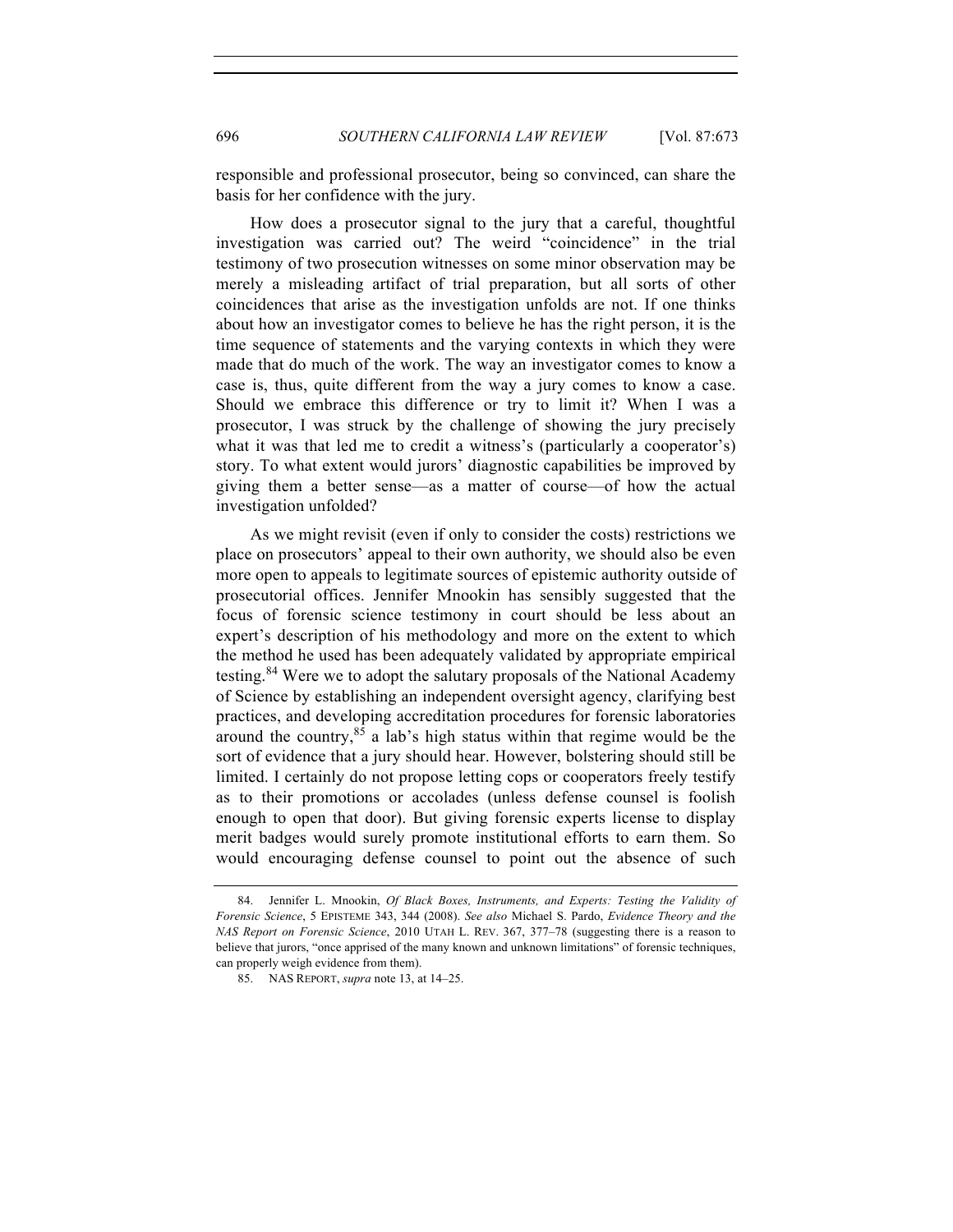badges.

By now, the wary reader doubtless worries that I am pigheadedly overcompensating for the literature's focus on unjust convictions and exonerations and proposing to turn trials into inquests, all in the name of fairness to prosecutors, who really do not need help at all. In fact, I worry myself, and certainly recognize that the legal community should take care when using trial rules to create systemic incentives.<sup>86</sup> That said, extending Dan Simon's ideas about trials' diagnosticity for separating the guilty from the not guilty to a broader consideration of their capacity to sort the competent investigations from the incompetent offers promise without much risk. What I would recruit to the project of giving jurors better tools for assessing reasonable doubt is less evidence doctrine writ large than the common law of evidentiary rulings. If trial judges reset their "mental dials,"87 they would be more receptive to breaching and repairing the prosecutorial frame.

Is this too much to ask of trial judges? Notwithstanding my general skepticism about criminal justice reforms at the trial level that rely on heroic efforts by hard-pressed trial judges (particularly given the heterogeneous composition and incentives of the U.S. criminal trial bench),<sup>88</sup> I do not think that reframing the trial embraced here is overambitious. Indeed, it is more susceptible to condemnation as pathetically ameliorist or simply a theorization of the status quo. Courthouse cultures vary, as do the balances individual judges strike between moving cases along, deferring to party interest, and protecting the public.<sup>89</sup> Yet, there is good reason to think that operationalizing "doubt" in terms of investigative

<sup>86.</sup> One might make similar arguments for licensing prosecutors to expand the evidentiary frame with respect to character evidence. What about giving prosecutors an incentive—in the form of a proof "subsidy" that makes the jury more likely to convict—to prosecute repeat offenders? *See* Richman, *supra* note 18, at 979 (arguing against relaxation of the rules governing prior convictions, but noting that admission would support socially useful prosecutorial priorities). Nonetheless, concerns about the fairness and the need for cross-cutting incentives to look for evidence specific to the charged transaction, *see* John Leubsdorf, *Evidence Law as a System of Incentives*, 95 IOWA L. REV. 1621, 1631– 35 (2010) (examining the rationale for the Best Evidence Rule), seem to vastly outweigh those arguments.

<sup>87.</sup> Both this image and the broader point come from my colleague Jim Liebman.

<sup>88.</sup> *See* Greg A. Caldeira, *The Incentives of Trials Judges and the Administration of Justice*, 3 JUST. SYS. J. 163, 163–64 (1977) (exploring an "incentive theory of political motivation" with respect to trial judges); Claire S.H. Lim, *Preferences and Incentives of Appointed and Elected Public Officials: Evidence from State Trial Judges*, 103 AM. ECON. REV. 1360, 1361–62 (2013) (comparing the sentencing variation among elected and appointed judges in Kansas).

<sup>89.</sup> BRIAN J. OSTROM ET AL., THE MOSAIC OF INSTITUTIONAL CULTURE AND PERFORMANCE: TRIAL COURTS AS ORGANIZATIONS 6–13 (2005), *available at* https://www.ncjrs.gov/pdffiles1/nij/grants/212083.pdf.